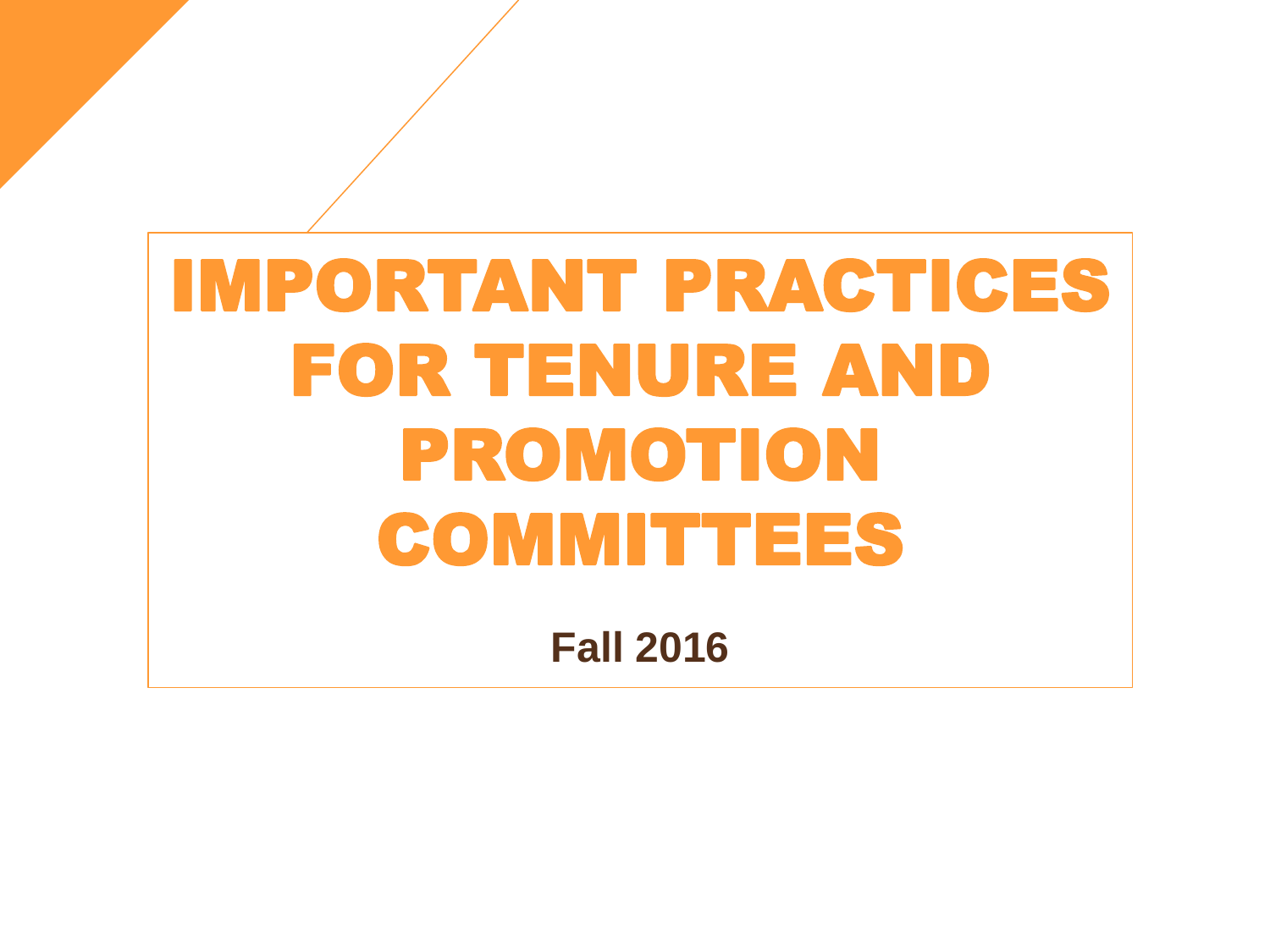

Objectives for this workshop

Policy Review

Committee practices and expectations

Open discussion/Questions

Closing thoughts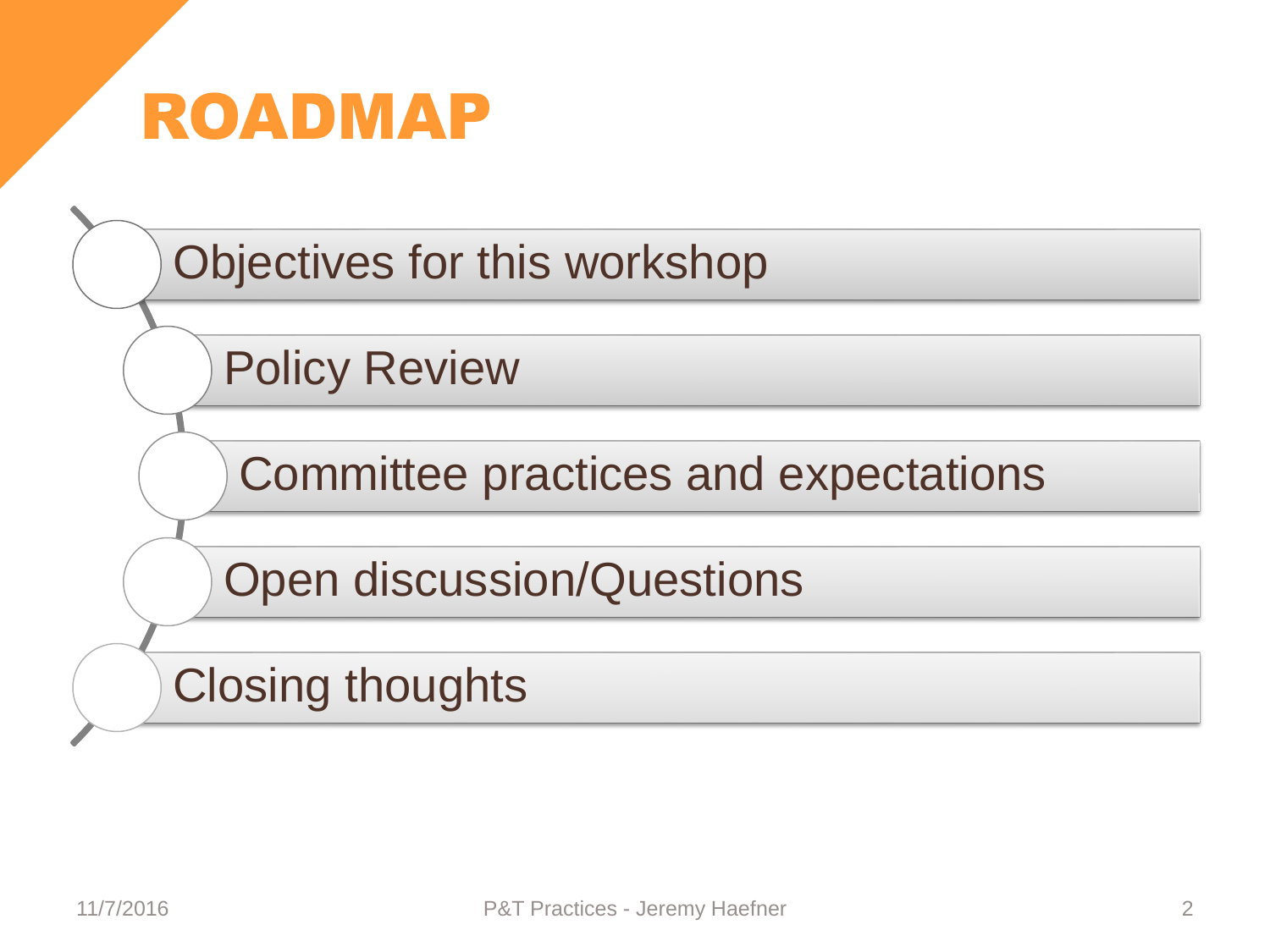| <b>ROADMAP</b>                              |
|---------------------------------------------|
| Objectives for this workshop                |
| <b>Policy Review</b>                        |
| <b>Committee practices and expectations</b> |
| <b>Open discussion/Questions</b>            |
| <b>Closing thoughts</b>                     |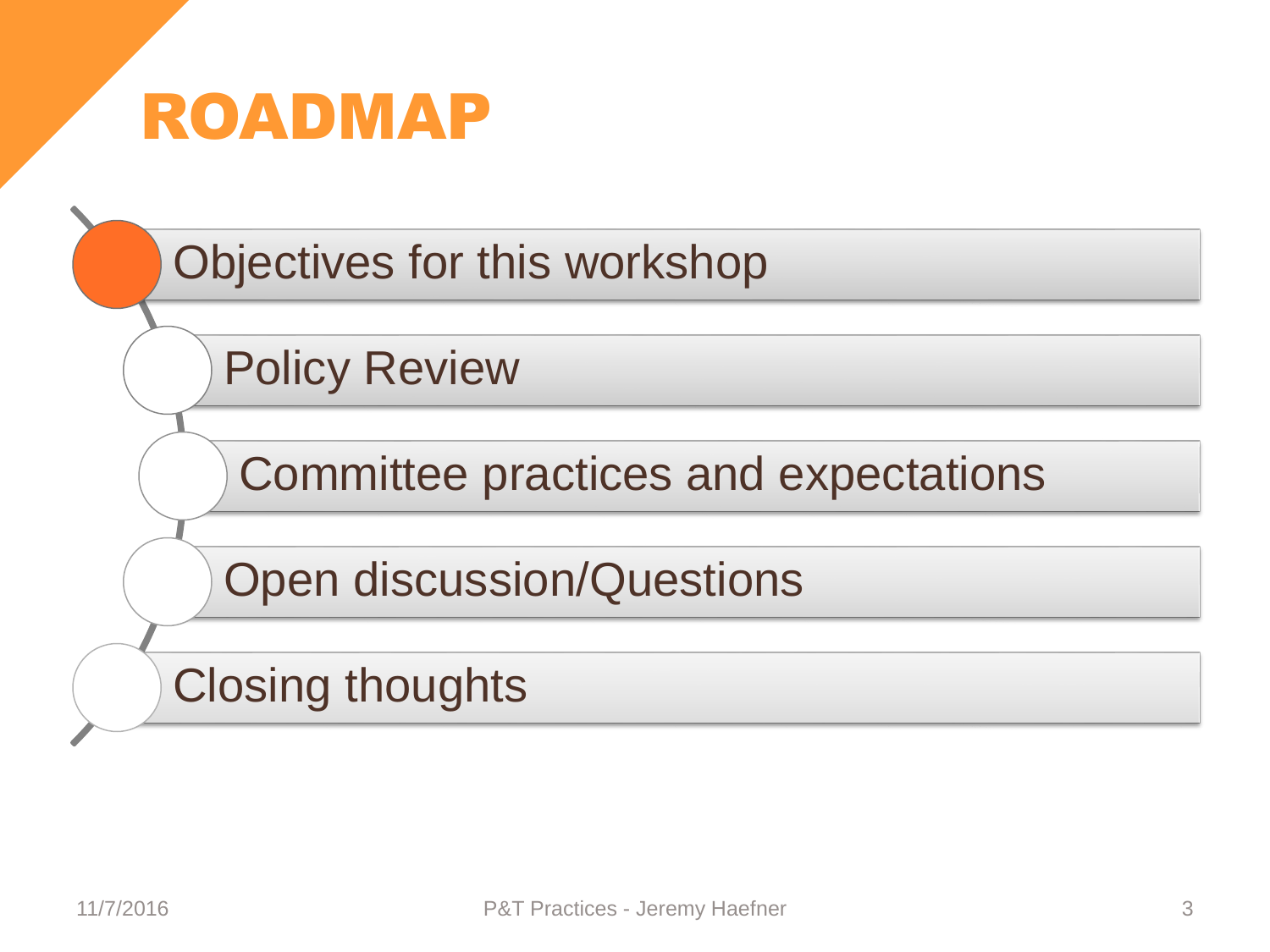### OBJECTIVES

- **T** Facilitate a sharing of information on P&T committee practices
- Articulate upper administration ideas on important process practices for P&T committees
- **N** Discussion about core responsibilities and best practices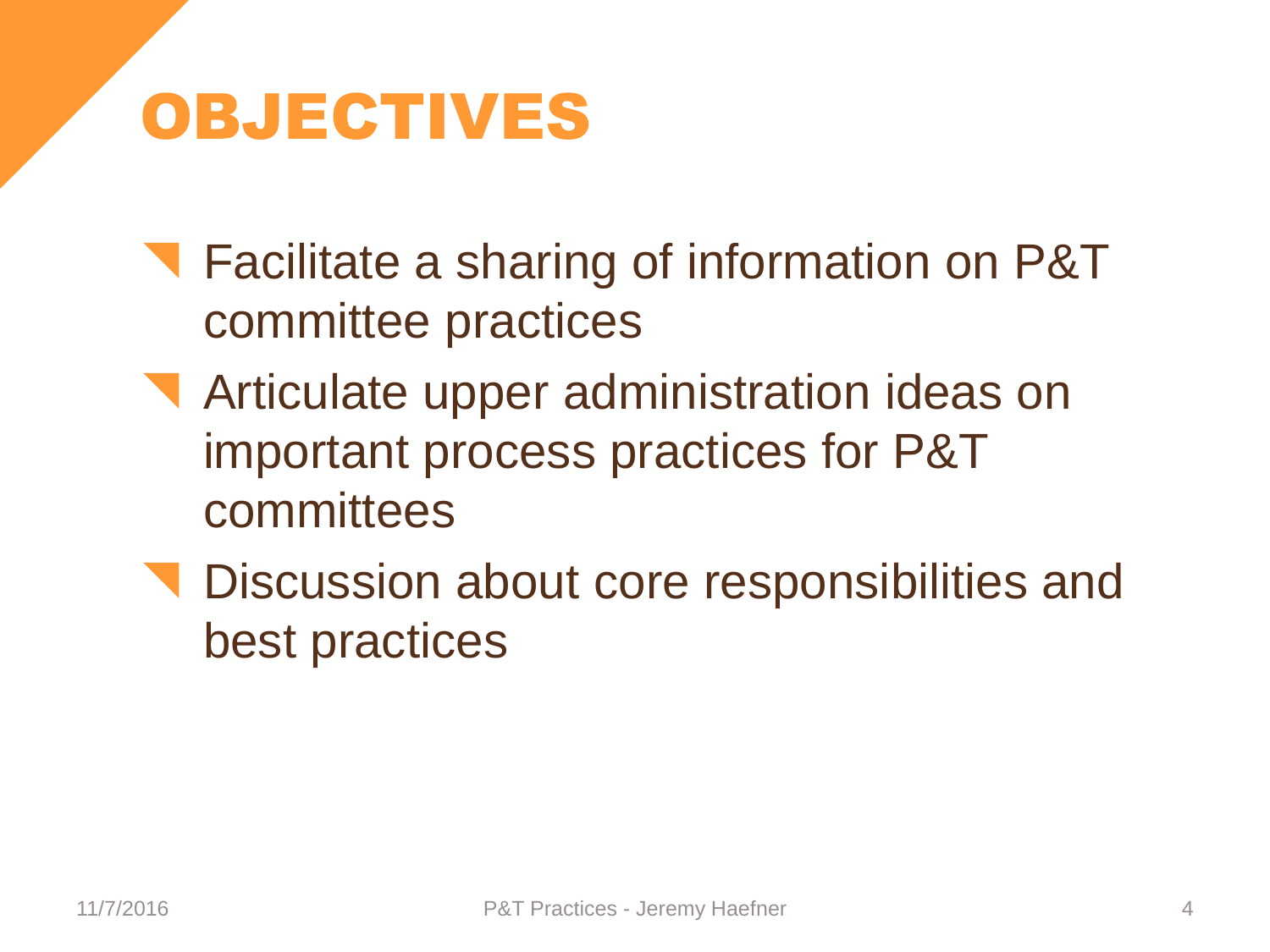

Objectives for this workshop

Policy review

Committee practices and expectations

Open discussion/Questions

Closing thoughts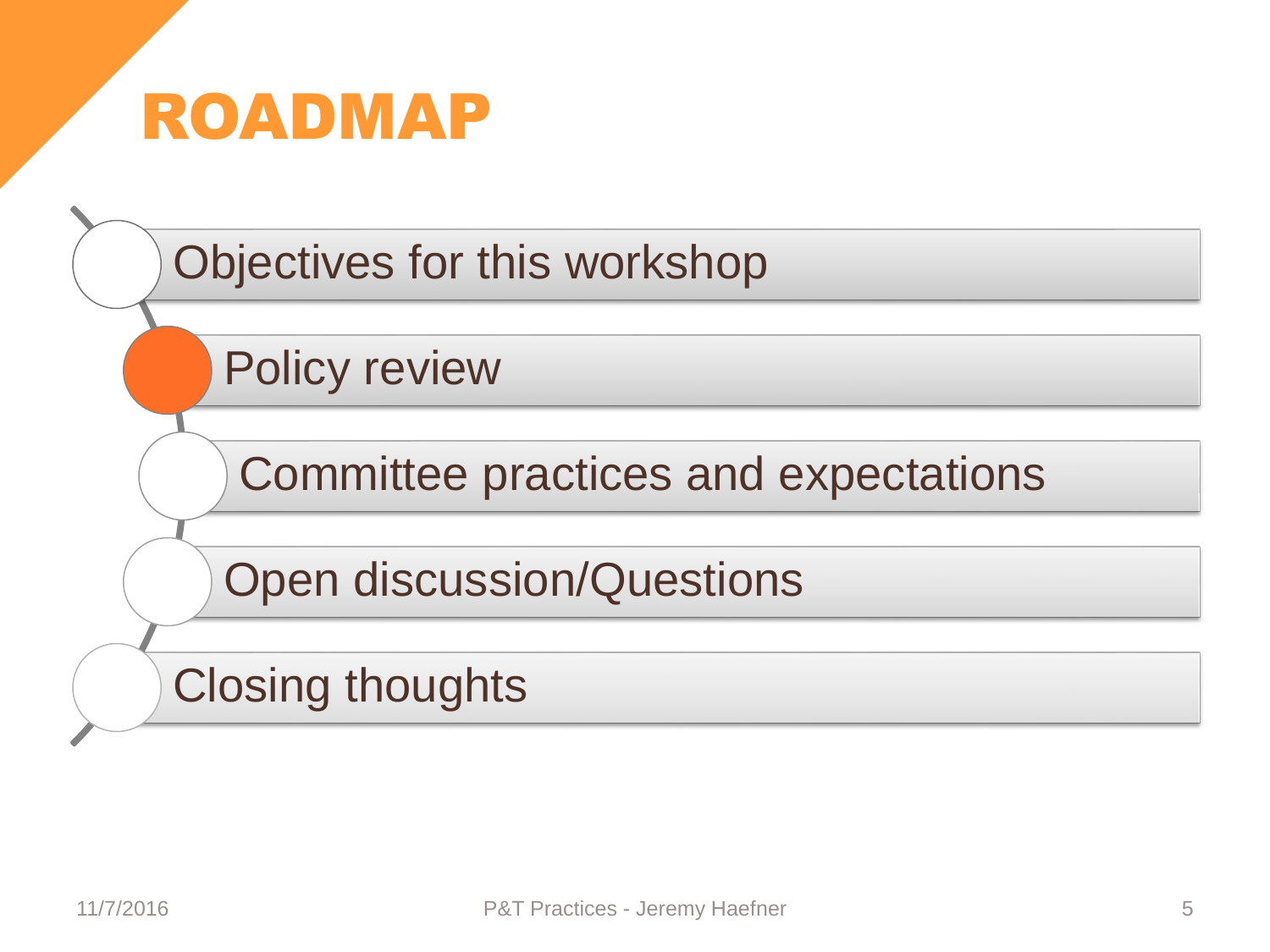## POLICY REVIEW

- Revised October 1, 2015
- sections 2.c.4(d) added September 1 as the deadline by which a faculty member can request an extension to the probationary period
- 3.a.(1) clarified language relating to 'portfolio' and 'documentation', removed references as to who supplies required documentation; clarified that annual evaluations are to be provided by the Dean's Office and that they cannot be seen by members of the candidate's department. The tables in the policy that summarize access to documents were updated accordingly.
- 3.c(1) the word 'dossier' was changed to 'candidate's portfolio of documentation and all letters except those of the dean and the provost'; and
- 3.d. language about applying for other positions at RIT was added.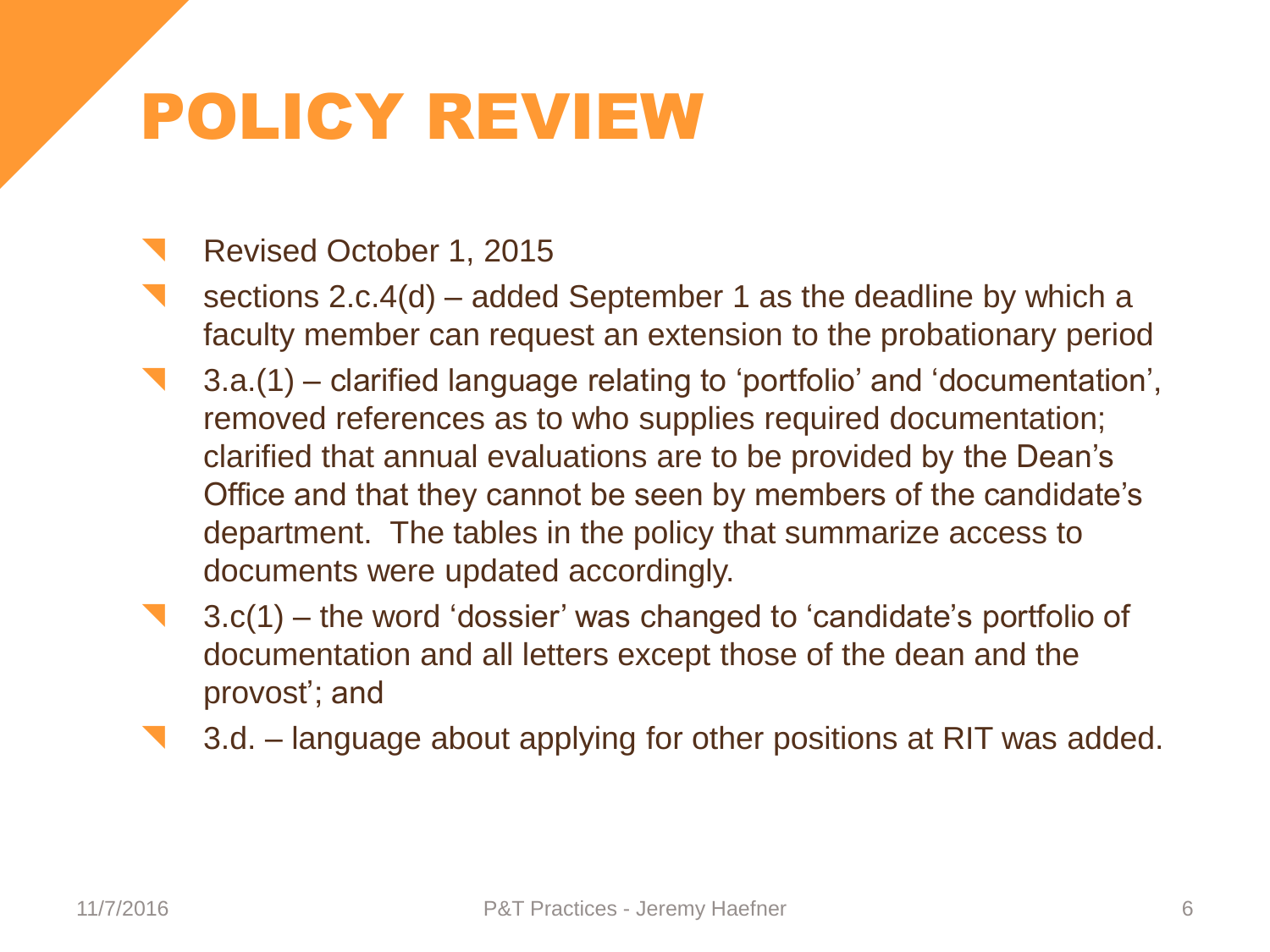

Objectives for this workshop

Policy review

Committee practices and expectations

Open discussion/Questions

Closing thoughts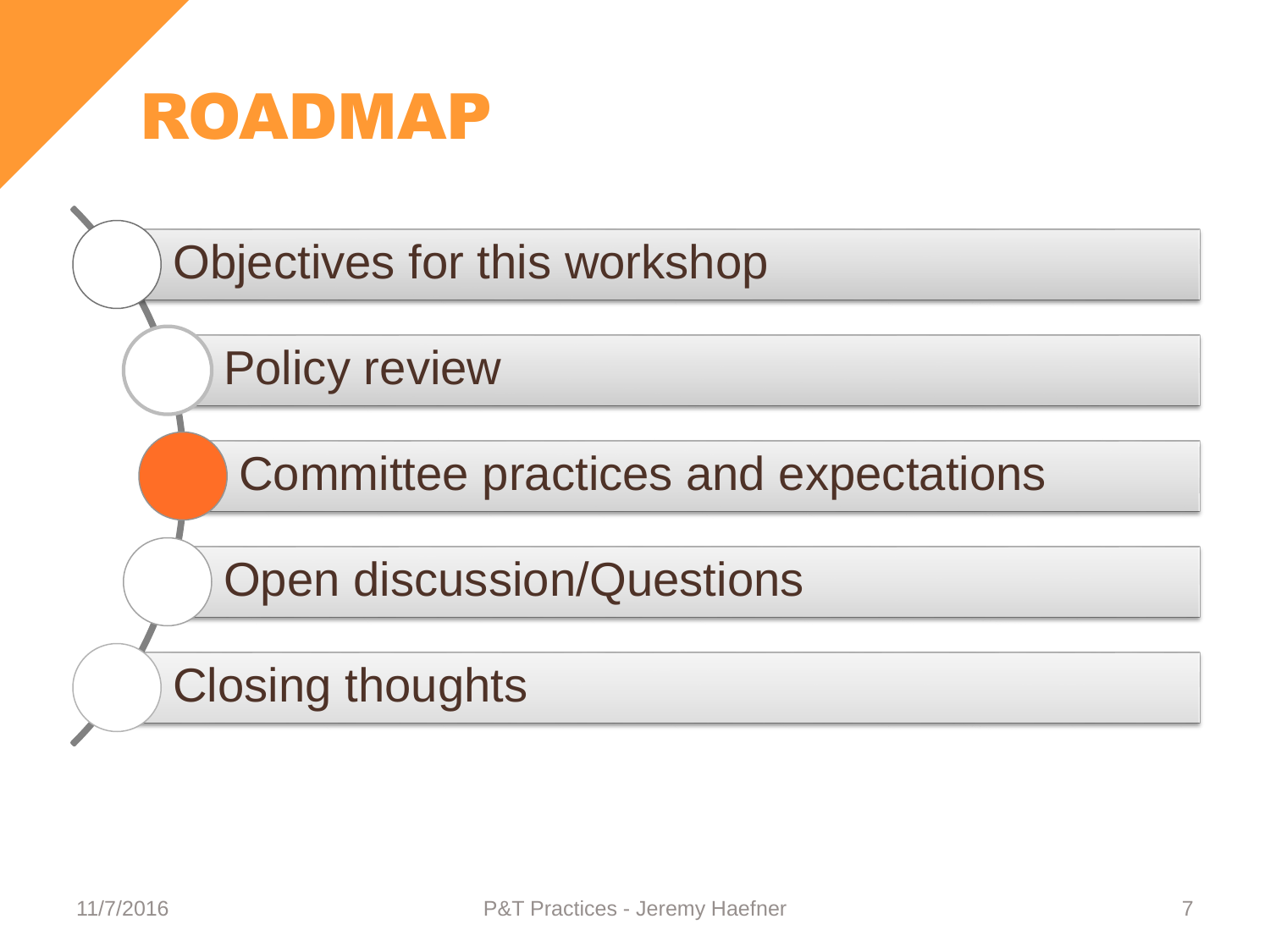### COMMITTEE PRACTICES AND EXPECTATIONS\*, I

- **Confidentiality**: No portion of the discussion may be shared outside the committee except when needed by the dean and provost
- **Objectivity**: Based on the materials of the package and the college expectations
- **Policy/Procedural Precision**: It is imperative that the committee follow policy and procedures in an exacting fashion so as to be fair to every candidate and not to introduce violations of due process that might lead to a faculty grievance

\* However, committees are advised to follow current college policy if contrary to these practices.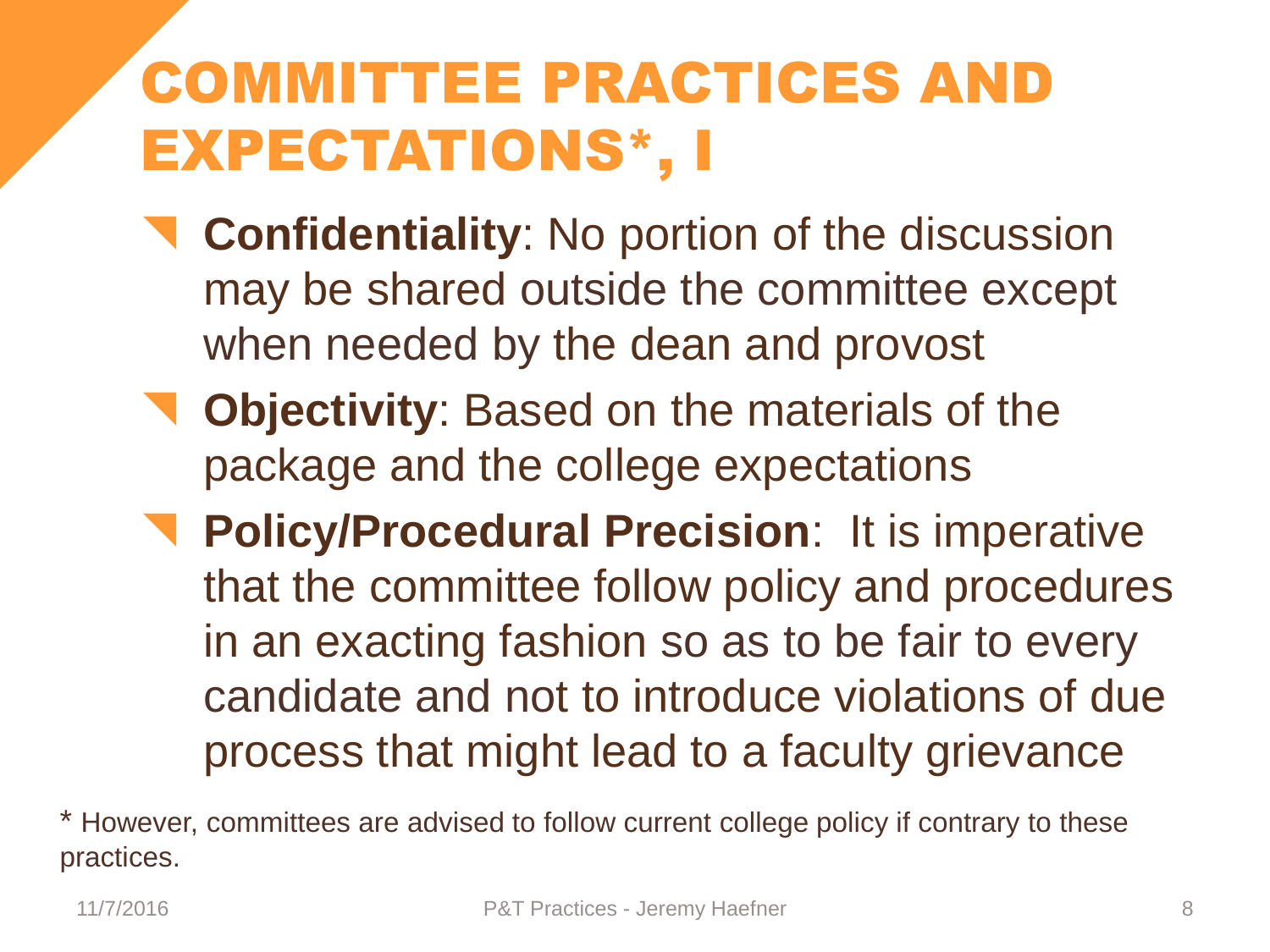### COMMITTEE PRACTICES AND EXPECTATIONS\*, II

### **Interdisciplinary work – where does it fit?**

- A strategic priority of the campus
- High impact research involves multiple disciplines
- If your college policy demotes interdisciplinary work, the policy should change
- If your college policy does not demote interdisciplinary work, then the P&T committee **must not demote this work** either.
- Questions:
	- How will the committee assess interdisciplinary work?
	- **EXECT** Are there specific types of evidence that committees should use?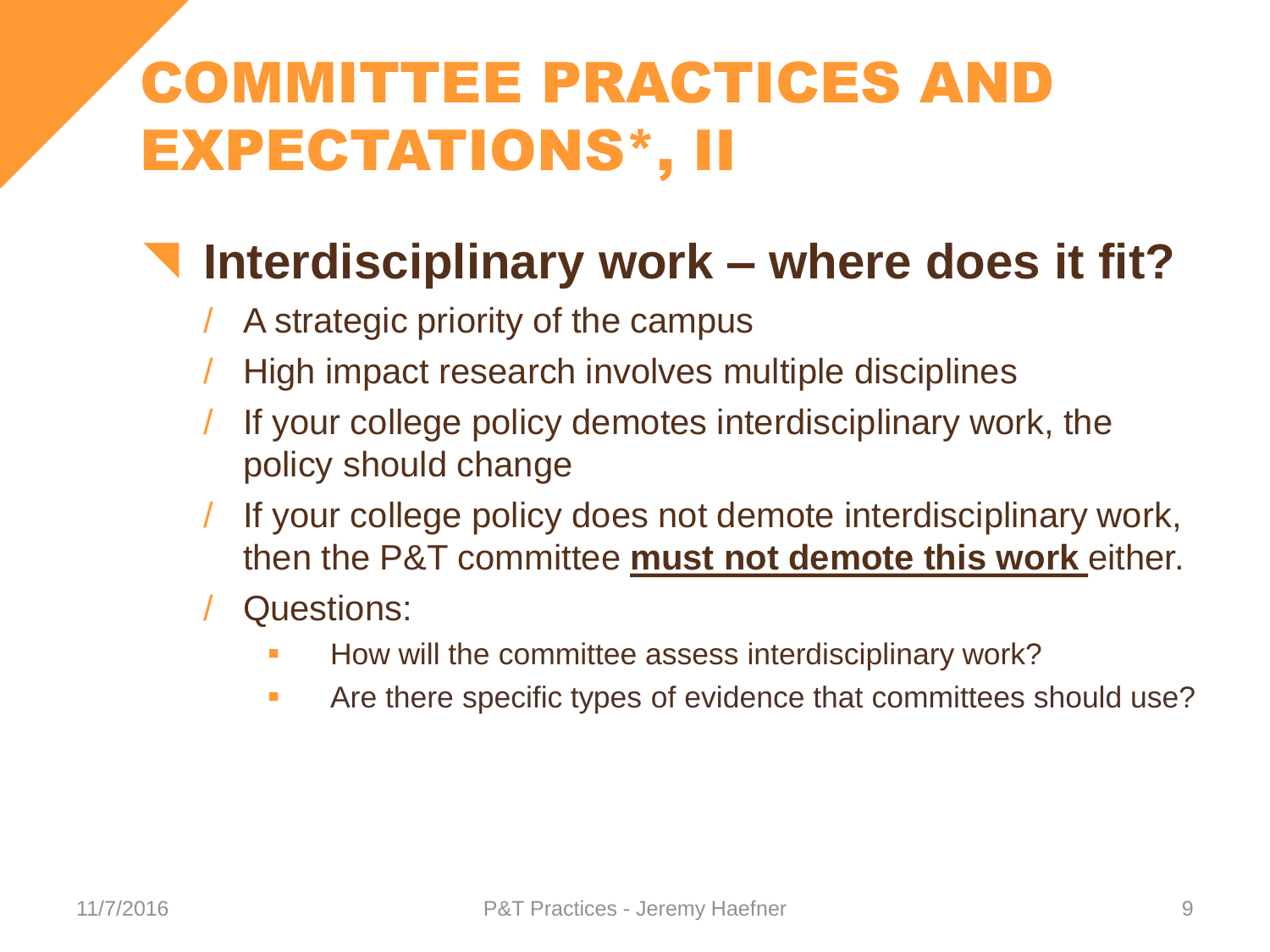### COMMITTEE PRACTICES AND EXPECTATIONS\*, III

### **Committee Review of Candidate Documentation:**

- It is expected that each member of the committee will conduct his or her own review of the candidate materials
- It is not advised to assign this task to one member of the committee
- Candidates should be reviewed based on their own merit not compared to others.
- **Interviewing candidates**: Candidates should **NOT** be interviewed by the committee\*
	- If additional information is needed, the committee chair should communicate with the candidate in writing
	- / However, if current college written policy/practice allows interviews, committees are advised to follow policy. The advice is that this should either be done for all candidates or none.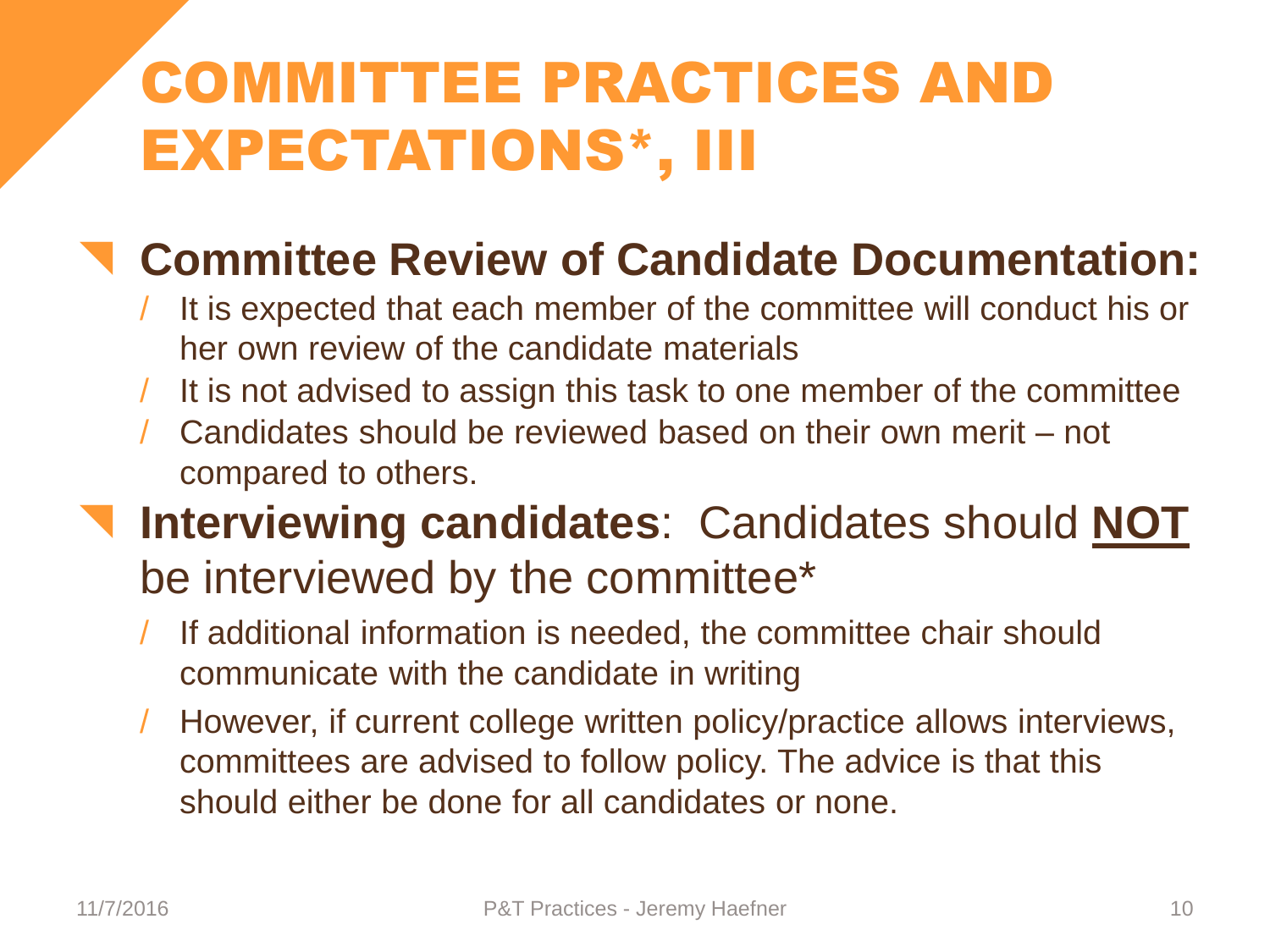### COMMITTEE PRACTICES AND EXPECTATIONS\*, IV

 **Role of External letters**: External letters are required and useful for the review; these letters should primarily address the quality of the scholarship.

### **Important notes about External letters**:

- / Should not be shared with the candidates
- / Can be shared with department tenured faculty, the department head, the tenure committee, the dean, the provost, and the president.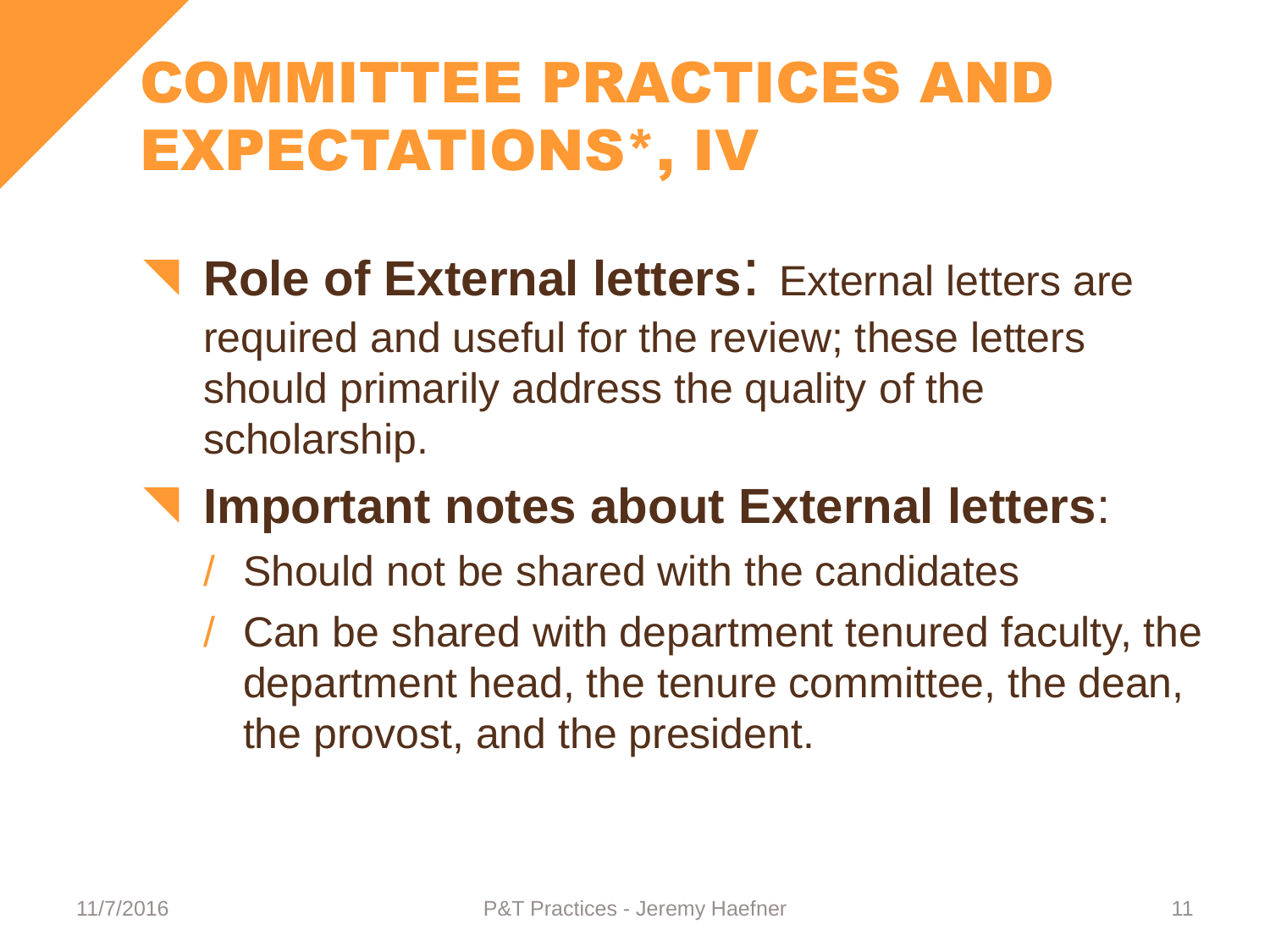### COMMITTEE PRACTICES AND EXPECTATIONS\*, V

- **Summative evaluation**: Committee letter must be unambiguous in communicating the summative evaluation of the candidate's qualifications for tenure
- **T** Dissenting Vote(s): If the vote of the committee is not unanimous, the letter must address issues raised by those dissenting

/ A separate dissenting letter is **NOT** appropriate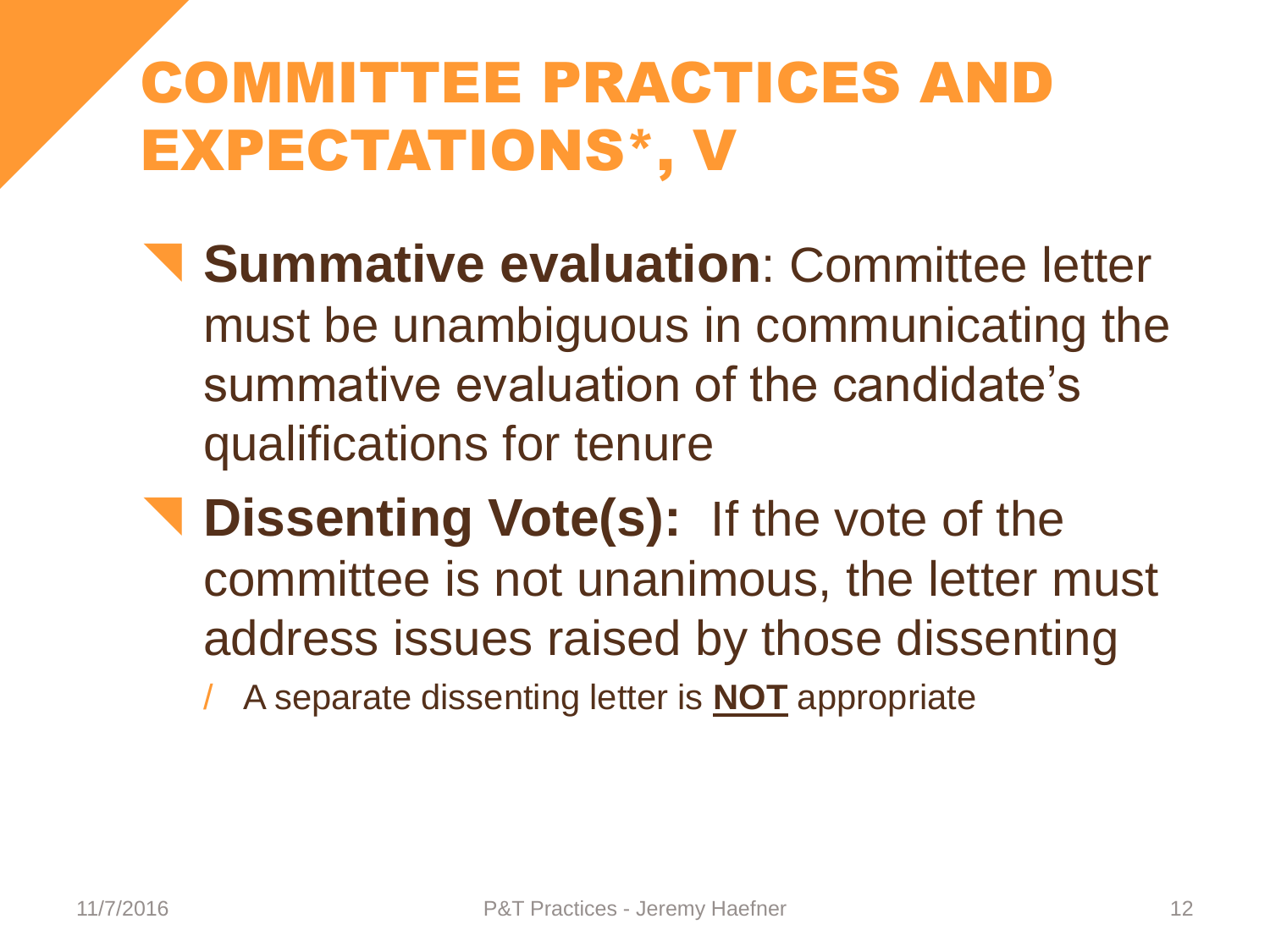### COMMITTEE PRACTICES AND EXPECTATIONS\*, VI: IMPLICIT BIAS

*Formal mechanisms for the evaluation and retention of faculty. Crucial in maintaining the intellectual excellence, creativity and scholarly reputation of the faculty.*

- When processes are biased in subtle, often invisible ways, or when processes fail to provide equal protection and transparency for all faculty, they may result in inequity that serves to maintain the status quo.
- Increased efforts to hire women faculty does not lead to growth in women's overall representation unless attention is also paid to advancement through ranks.

*Reimagining our Careers and Campus Culture <http://nsfadvance.rit.edu/>*



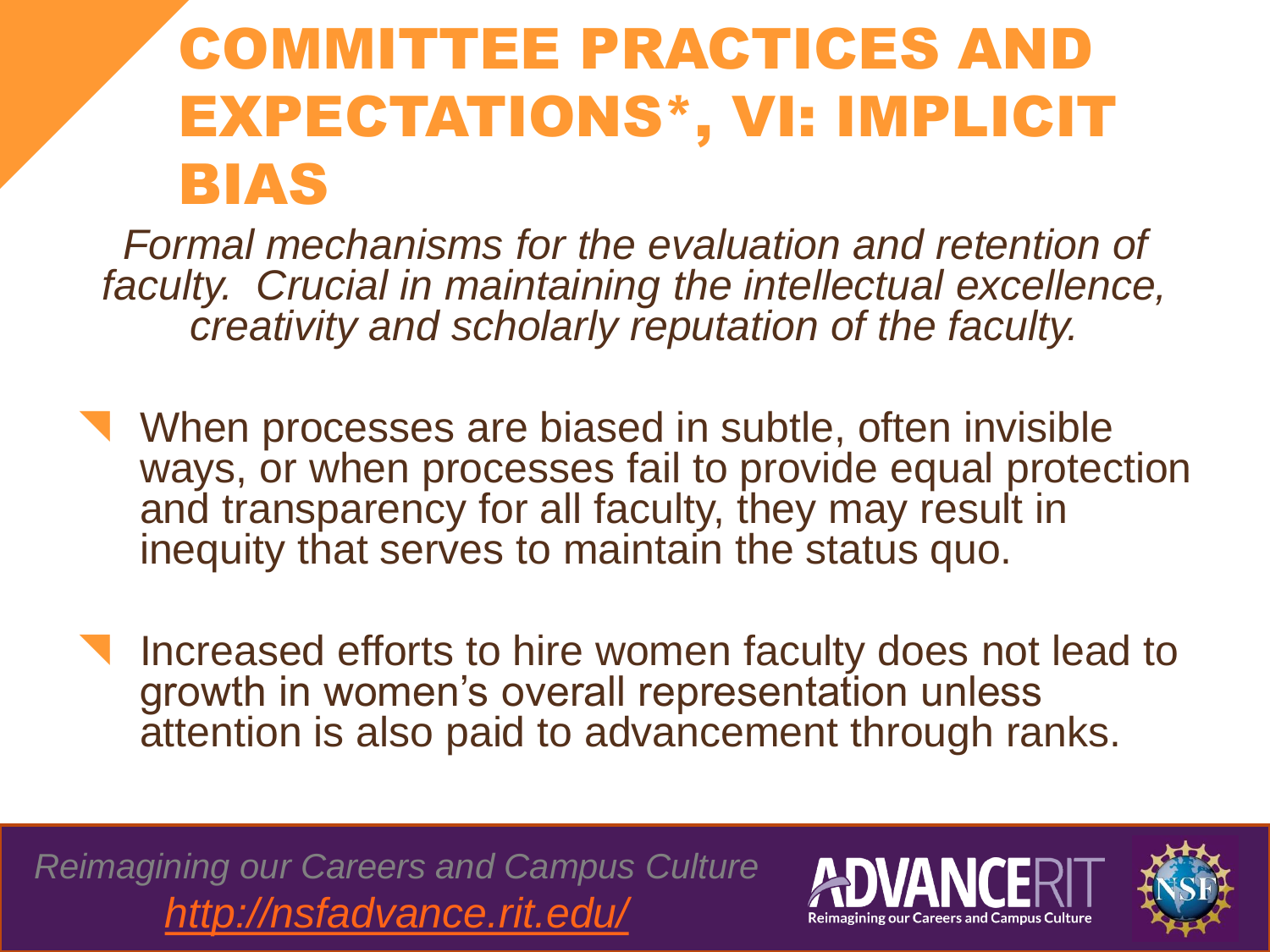### COMMITTEE PRACTICES AND EXPECTATIONS\*, VI: IMPLICIT BIAS

Bias, often unconscious, limits women's progress in scientific and engineering fields.

*Even people who consciously reject negative stereotypes about women in science can still hold those beliefs at an unconscious level.* 

Brief [video](http://www.youtube.com/watch?v=UZHxFU7TYo4&feature=plcp) on Impact of Implicit Bias from OSU

*Reimagining our Careers and Campus Culture <http://nsfadvance.rit.edu/>*



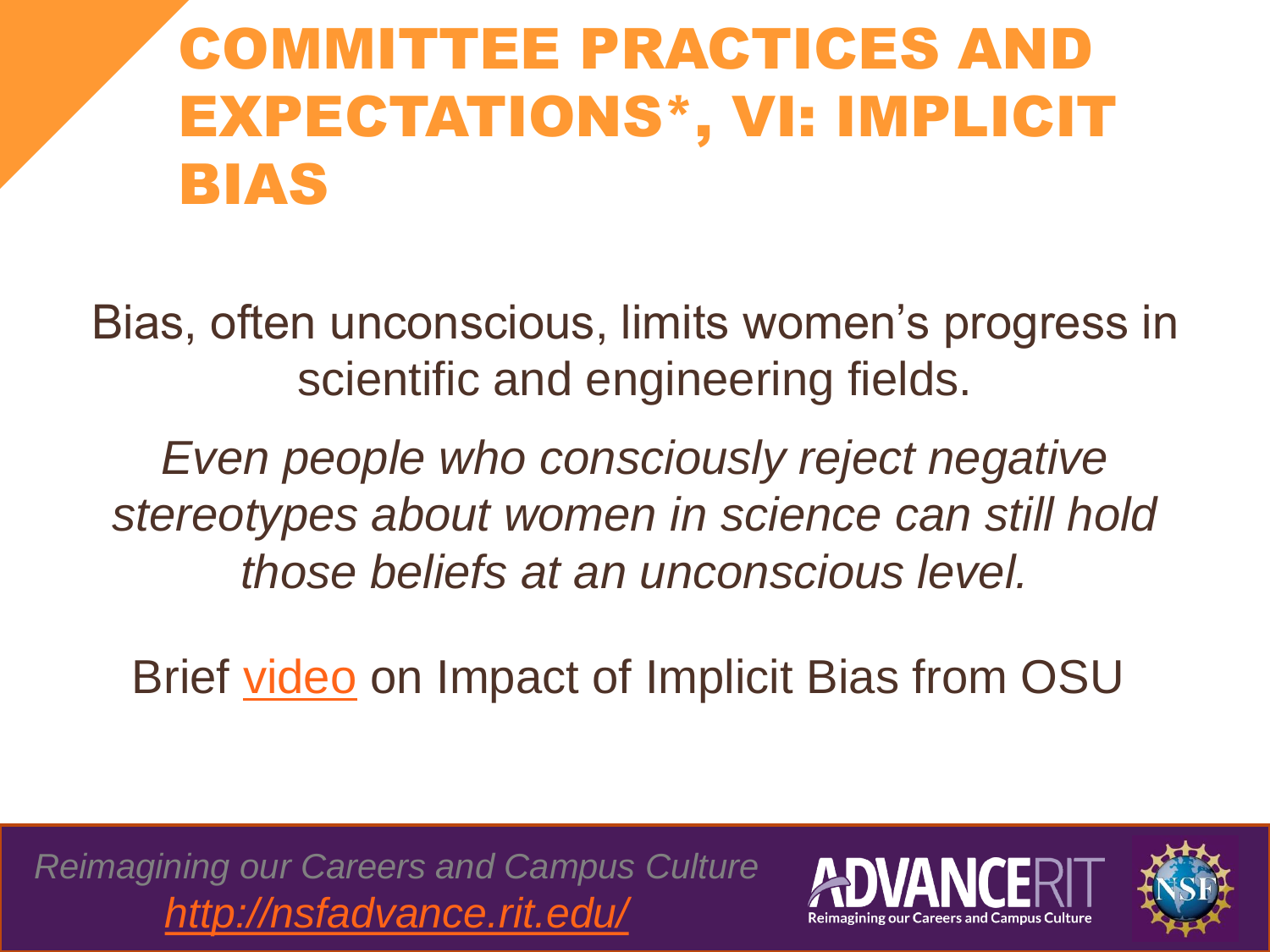### COMMITTEE PRACTICES AND EXPECTATIONS\*, VI: IMPLICIT BIAS

Handout:

*Questions to Consider during P&T Review Processes: Understanding How Preferences Influence Decision-Making* 

& Recommendations for Reducing Unconscious Bias in Promotion & Tenure Review Processes

*Reimagining our Careers and Campus Culture <http://nsfadvance.rit.edu/>*



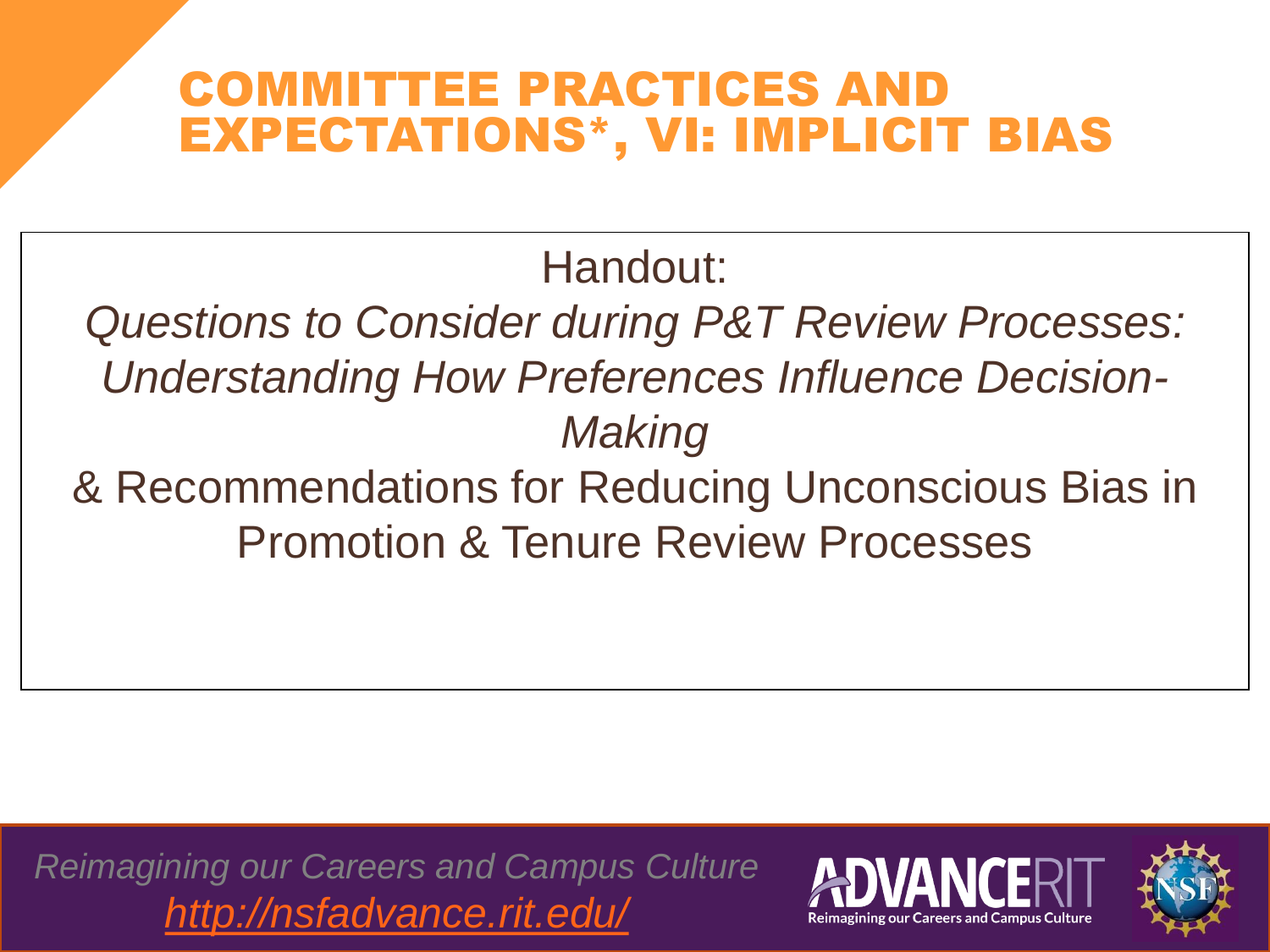

Objectives for this workshop

Policy review

Committee practices and expectations

Open discussion/Questions

Closing thoughts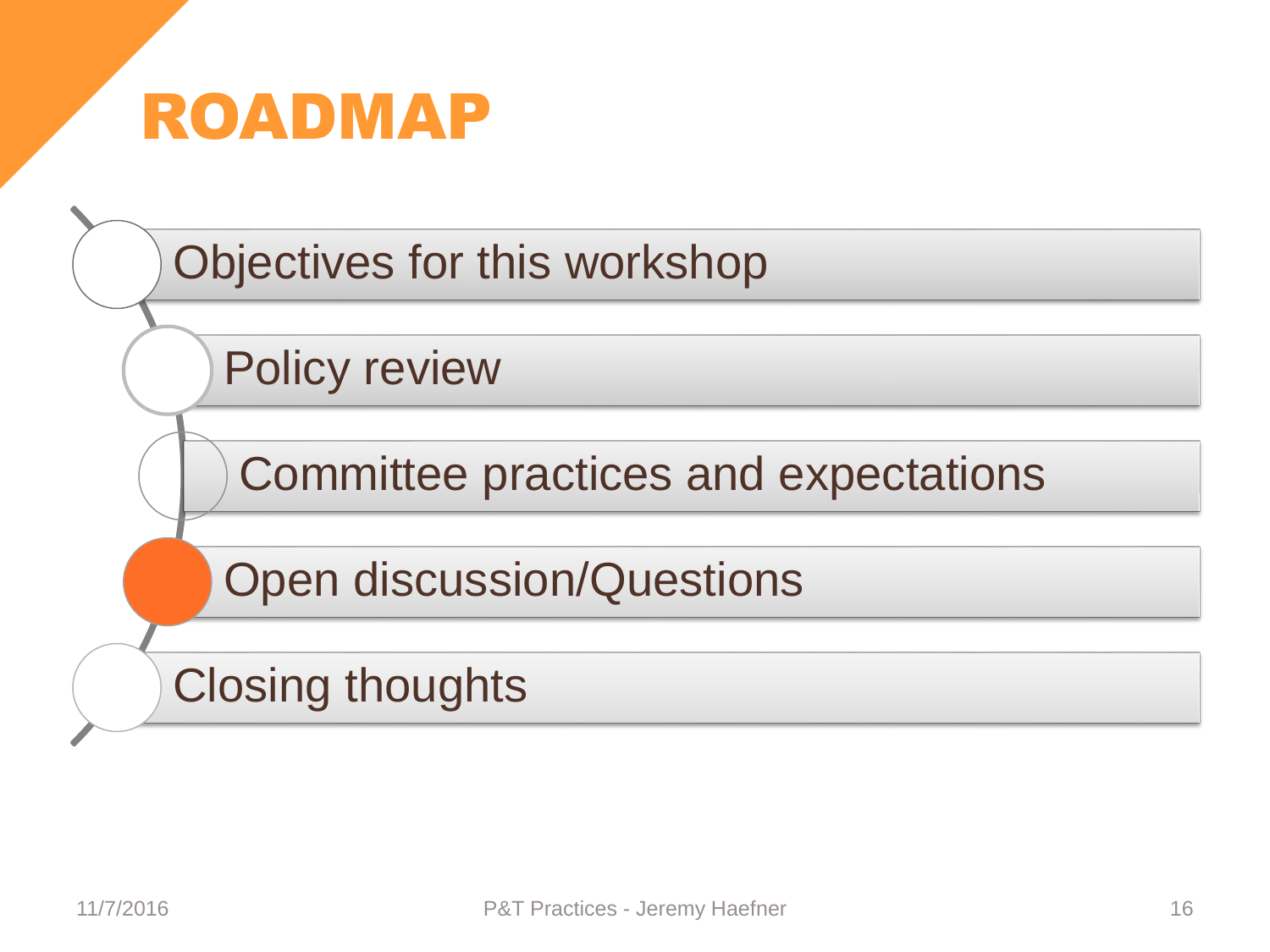## OPEN DISCUSSION I

### **Departmental Peer Recommendations (Votes)**:

- / What type of supporting rationale should the tenure committee look for in these recommendations?
- / Often, department faculty write one or two lines in each of the performance categories…is that sufficient?
- If committee weighs departmental peer recommendations differently based on the evidence that the peer uses to make judgment, should peers know this at the beginning of the process?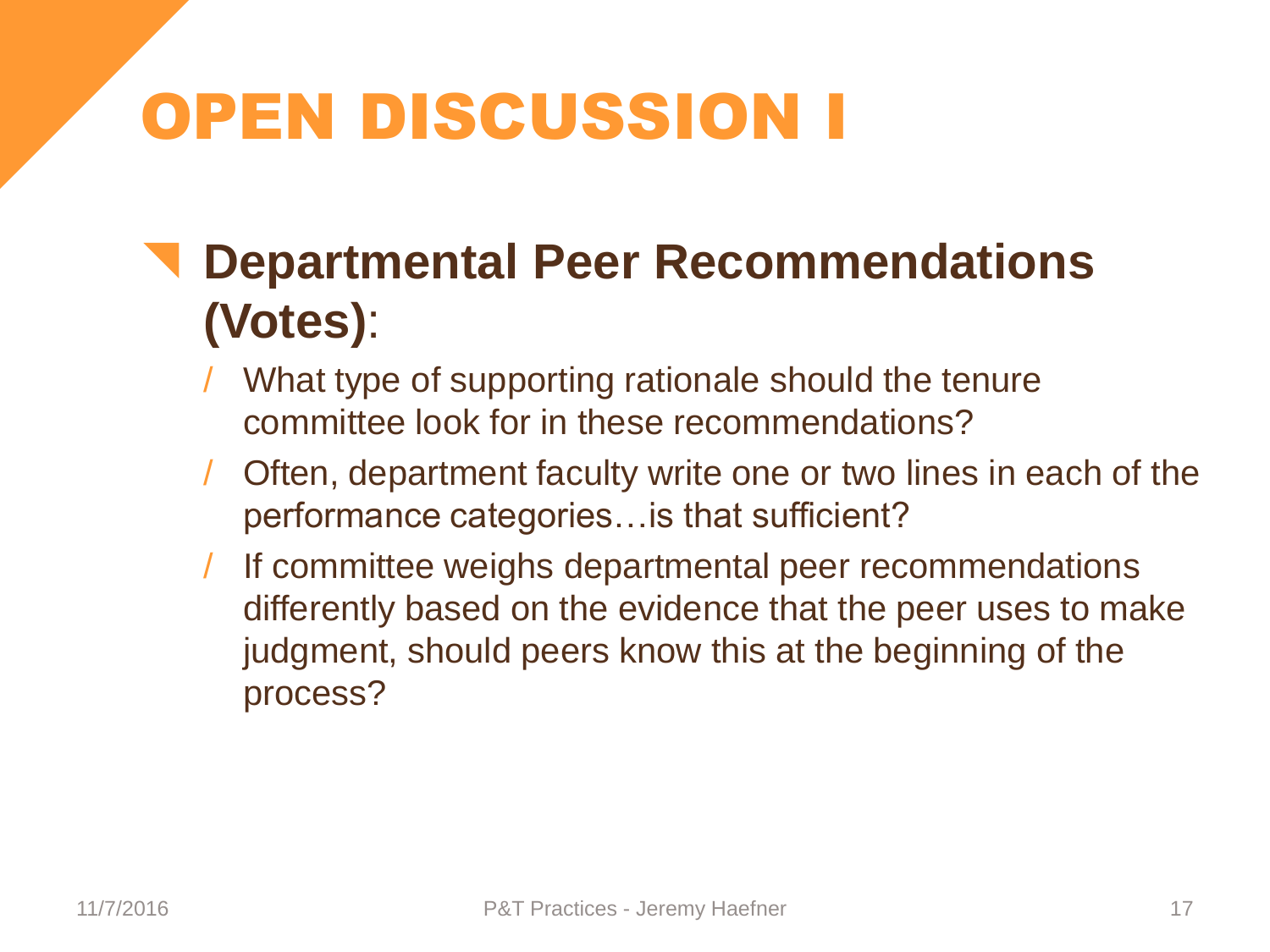## OPEN DISCUSSION II

 **External Letters:** What should the committee look for in the external letters?

- Quality of the institution of the reviewer?
- **Rank or stature of the reviewer?**
- **Thoroughness of the letter to assess quality of the** scholarship?
- **Should these criteria be applied to all 4 letters or only** those reviewers recommended by the candidate?
- **Should these criteria be applied at all, since the** reviewers have been pre-approved?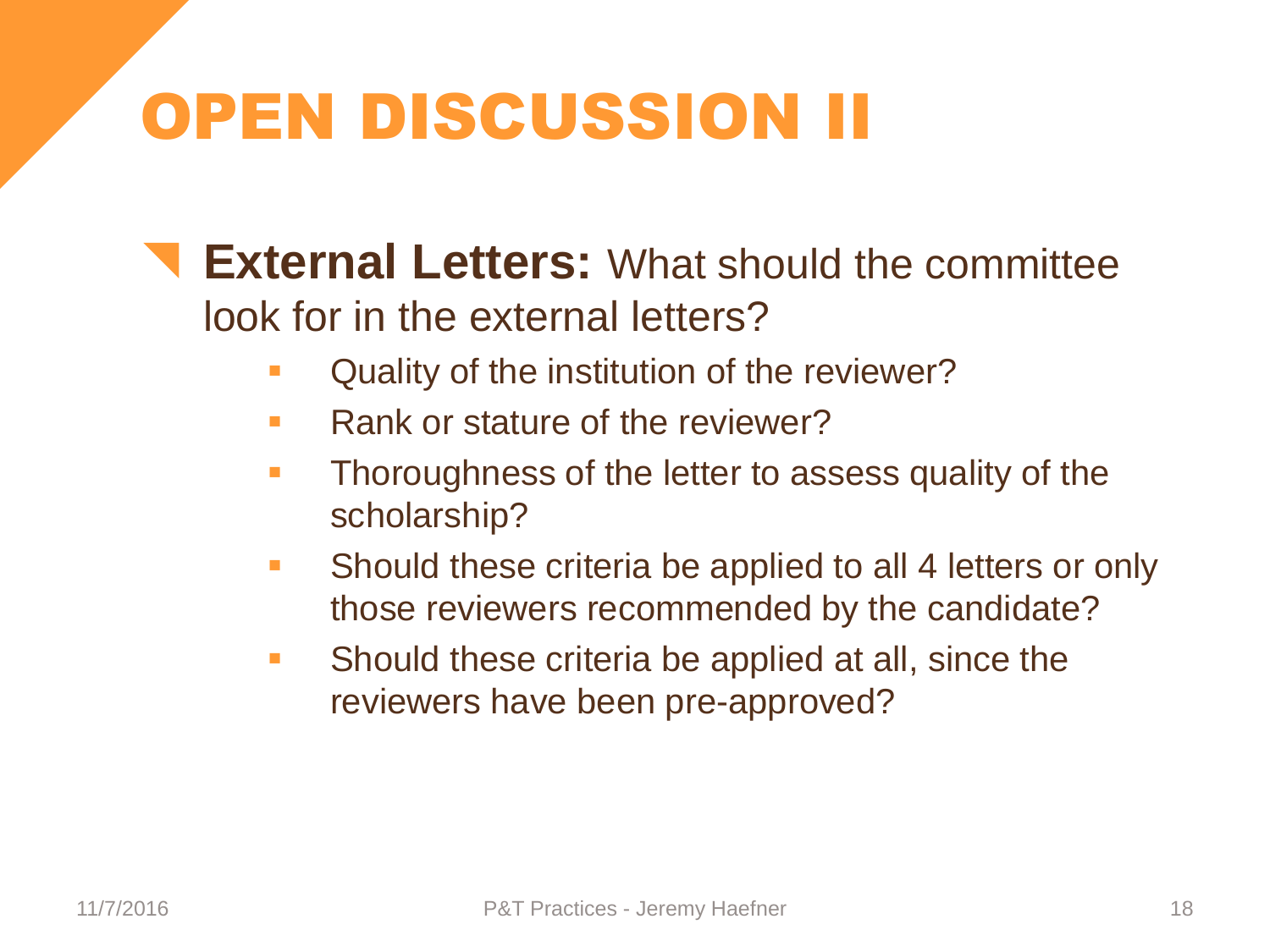## OPEN DISCUSSIONS III

 **Sources of evidence**: Should the committee decide what weight to give to different sources of evidence?

If yes, how?

- **Annual Reviews**: What role does the annual evaluation play in committee decisions?
	- Should the mid-tenure review have more or less importance than annual reviews?
- **Voting**: Should the department representative be allowed to vote both as a department peer and then as a committee member?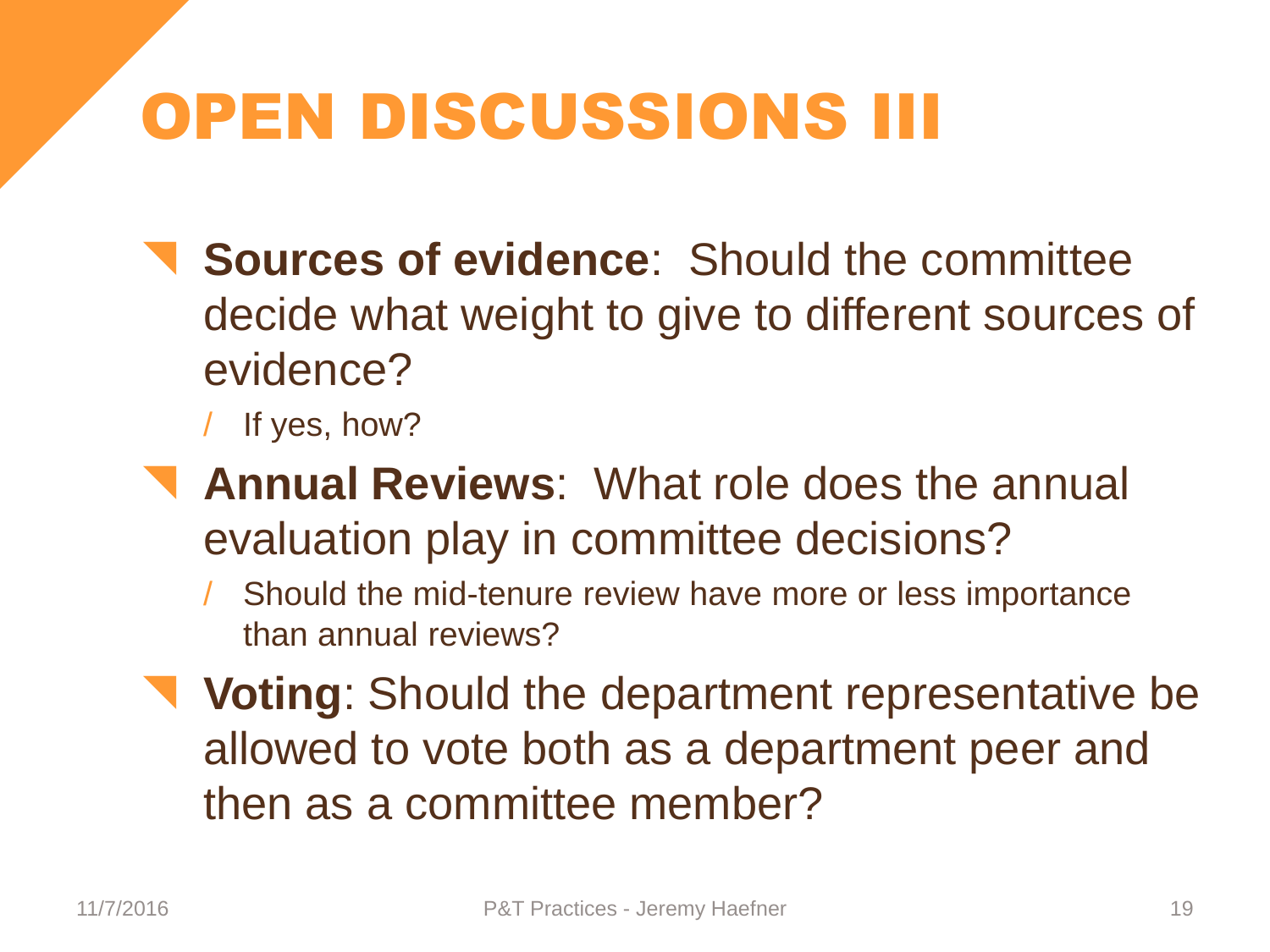## OPEN DISCUSSIONS IV

- **Collegiality**: Collegiality is not a stand-alone criteria. It can be used in decision-making but evidence must be presented as to how the lack of collegiality has undermined effectiveness in the three areas of faculty work
	- / How can lack of collegiality manifest in this way?
	- / Could unconscious bias creep into discussions of collegiality?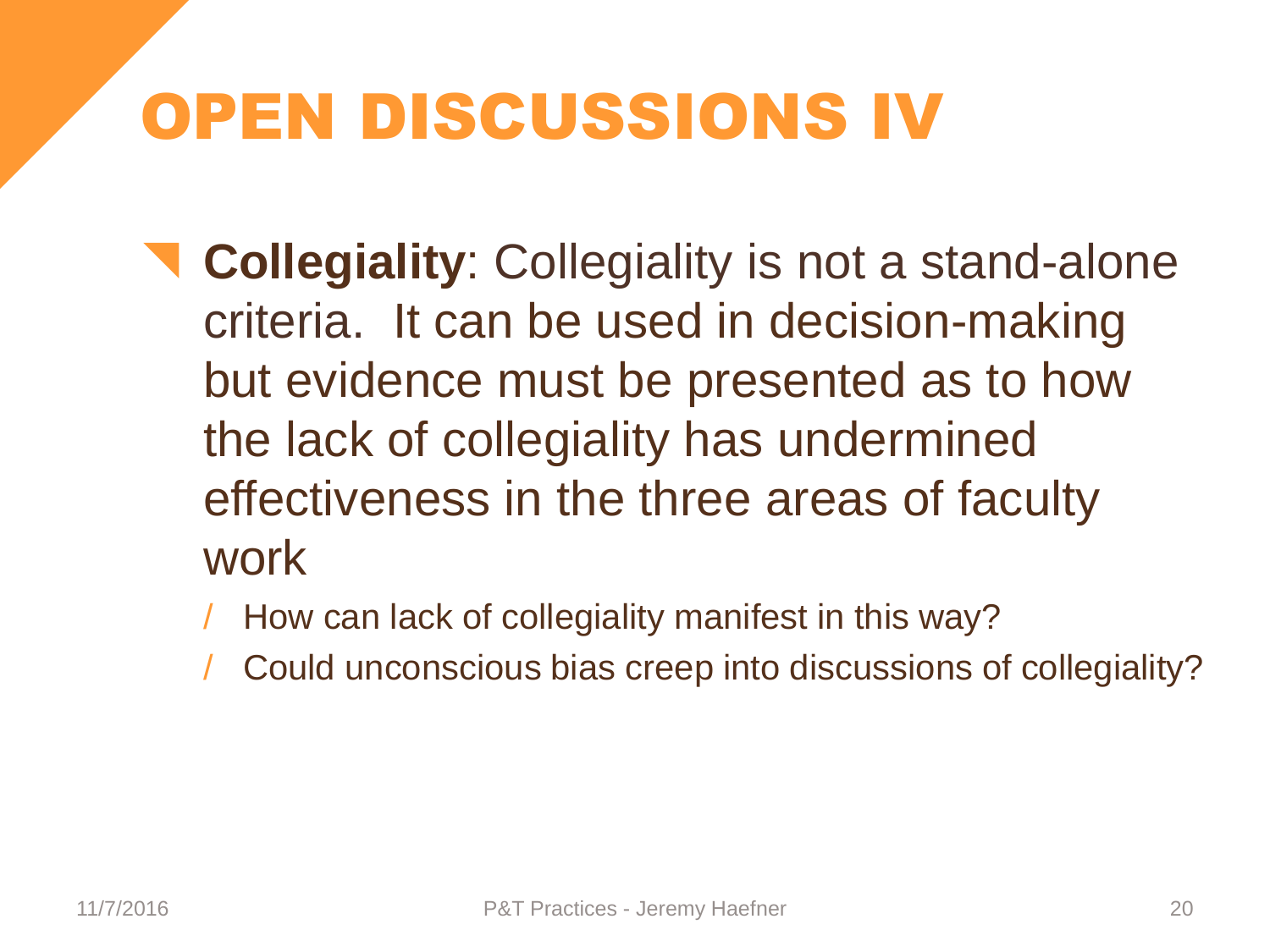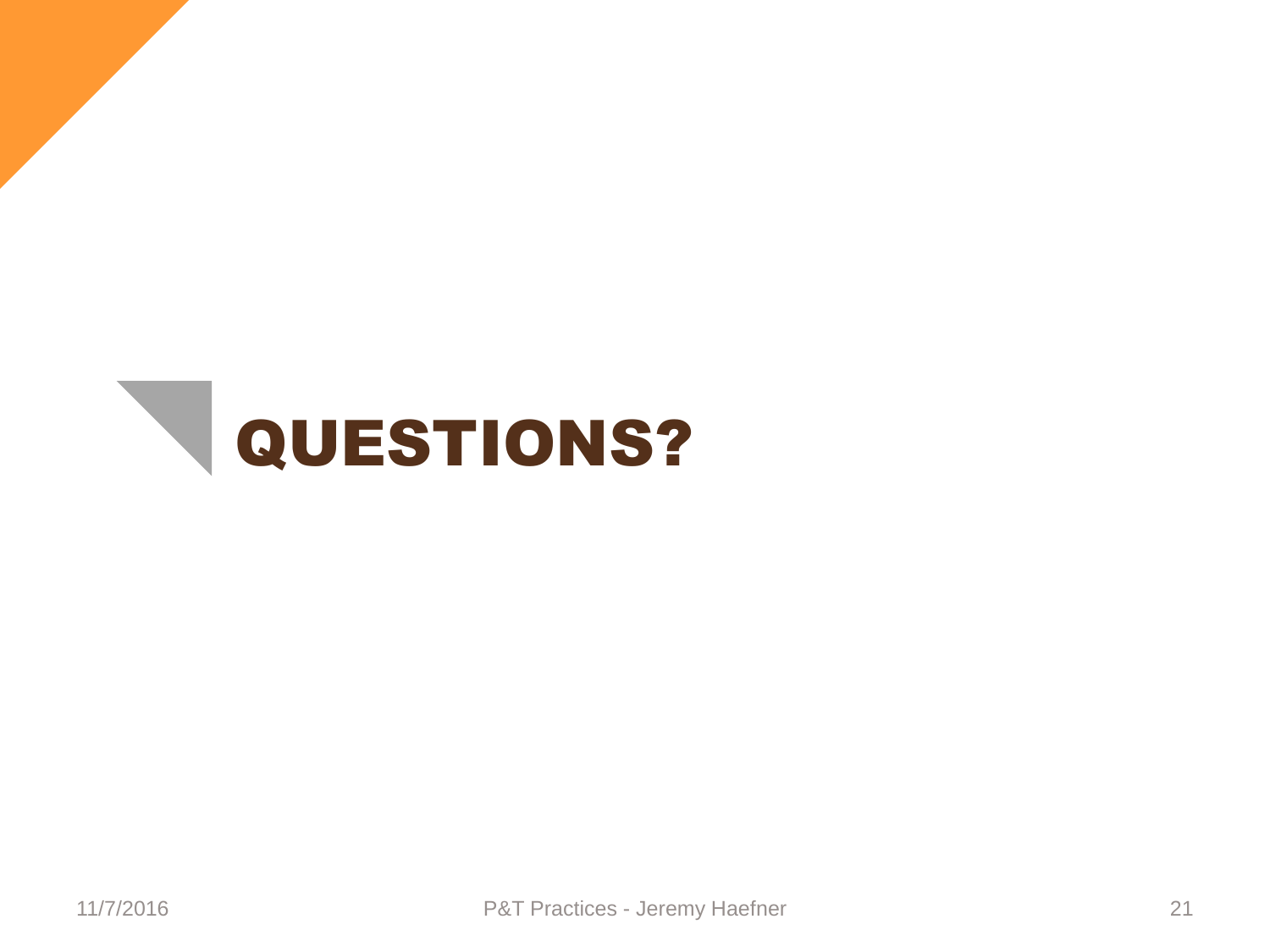

Objectives for this workshop

Policy review

Committee practices and expectations

Open discussion/Questions

Closing thoughts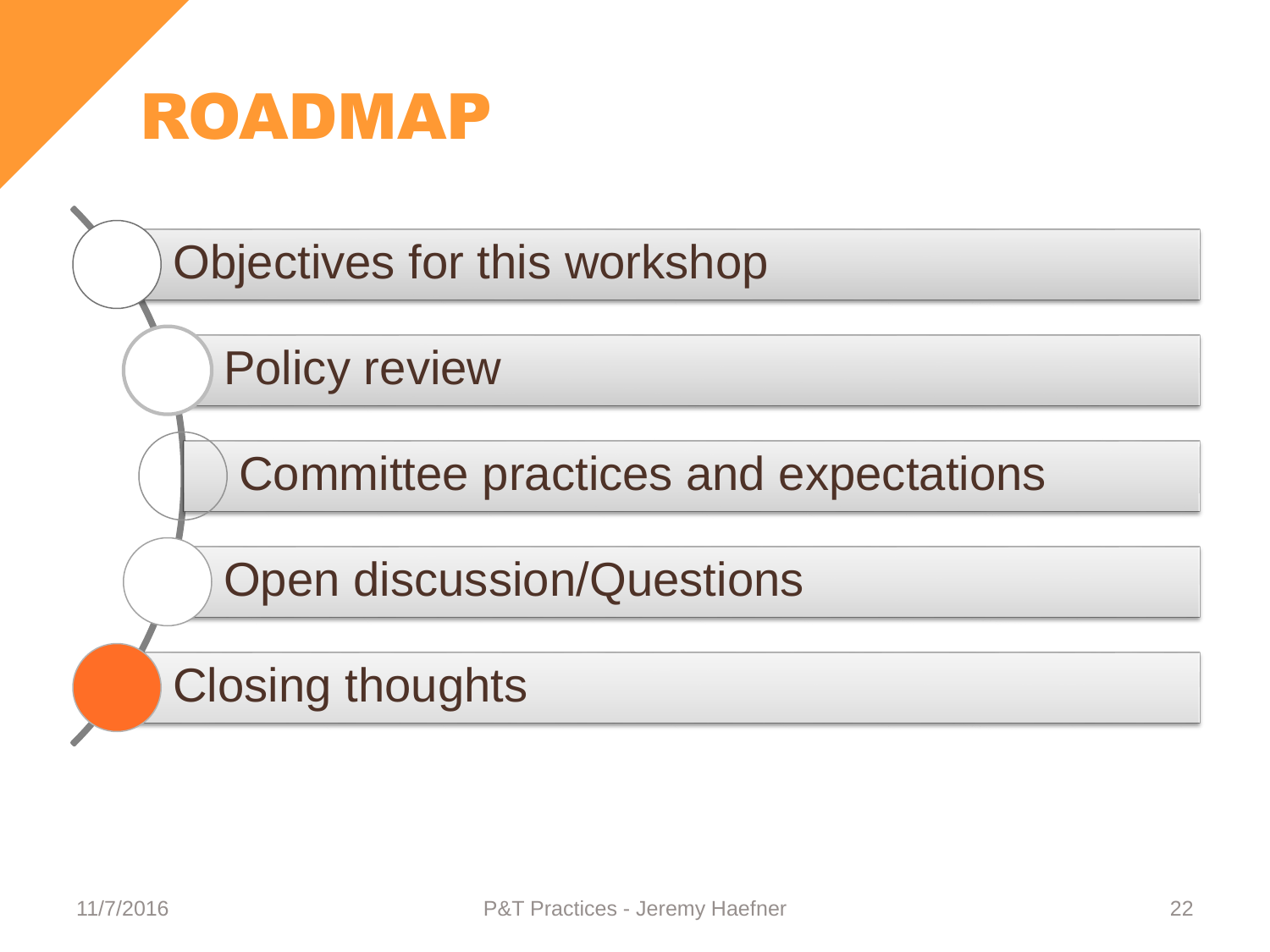# $\sum_{i=1}^{n}$



**Questions to Consider during Promotion & Tenure Review Processes** *Understanding How Unconscious Bias Influences Decision Making* 

- 1. **Is the feedback provided within external/internal letters consistently valid, constructive, pertinent, and useful to the career development of the faculty member under review [1]? Do letters include basic features while aligning the candidate with their critical job responsibilities [2]?** Compared with recommendation letters written on behalf of men, research has shown that letters written on behalf of women were shorter and more likely to lack basic features, such as a statement of how the letter writer knew the applicant, concrete references to the applicant's record, or evaluative comments about the applicant's traits or accomplishments [3]. Letters written on behalf of women had more "doubt raisers" (hedges, faint praise, and irrelevancies) and were four times more likely to refer to their personal lives, compared with letters written on behalf of men [2,3,4]. Research has also shown that in recommendation letters, descriptions of men more closely align with critical job requirements (i.e., research record and ability) compared with descriptions of women [3].
- 2. **What approaches to evaluating collaboration might be appropriate [1]?** With regard to collaboration, identify the advantages and disadvantages to collaborating [1]. Research has found that women prefer collaborative work more than their male peers do [5]. Address the difficulties and complexities related to the assessment of collaboration for tenure and promotion [1]. Is the work of women faculty members unfairly attributed to a research director or collaborators, despite contrary evidence in publications or letters of recommendation [4]? Is less credit given to women faculty because the research was not done alone? Are collaborators viewed as equal contributors, or is one viewed in a secondary or assisting role?
- 3. **How will you weigh student teaching evaluations, and what other mechanisms will you use to evaluate teaching effectiveness?** Some scholars have found gender to have no (or very little) influence on evaluations of teaching, whereas other scholars have found gender to affect evaluations significantly [6,7,8], in which case findings generally show that student teaching evaluations are more negative for women faculty [9-19] with possible implications extending to award considerations [20]. Other possible alternative evaluation methods may include alumni ratings, peer ratings, informal student surveys, self-assessment statements, syllabi and other course documents, examples of student work, and teaching portfolios [6,21,22].
- 4. **Is a heavy service burden evident in the candidate's portfolio [1]?** Many possible conditions exist for excessive service. For women and minority candidates who report spending more time on service commitments than their male and majority peers, respectively, it could lead to evaluation penalties for their not saying "no" to excess service, when saying "no" is sometimes not a viable option for them [1, 23]. **Are there any additional positive benefits to the institution when the female or minority faculty members participate in this type of service [1]?**
- 5. **How will the committee account for gaps in the candidate's record, leaves of absence, or tenure clock extensions [1]?** Gaps during the review period can be evaluated in various ways such as by viewing achievements as cumulative. Extensions to the tenure probationary period should not increase the expectations for an individual faculty member's achievements towards tenure [24**].** If the

#### Bailey, Rommel November 14, 2016

*This material is based upon work supported by the National Science Foundation under Grant No. 1209115.Any opinions, findings, and conclusions or recommendations expressed in this material are those of the author(s) and do not necessarily reflect the views of the National Science Foundation.*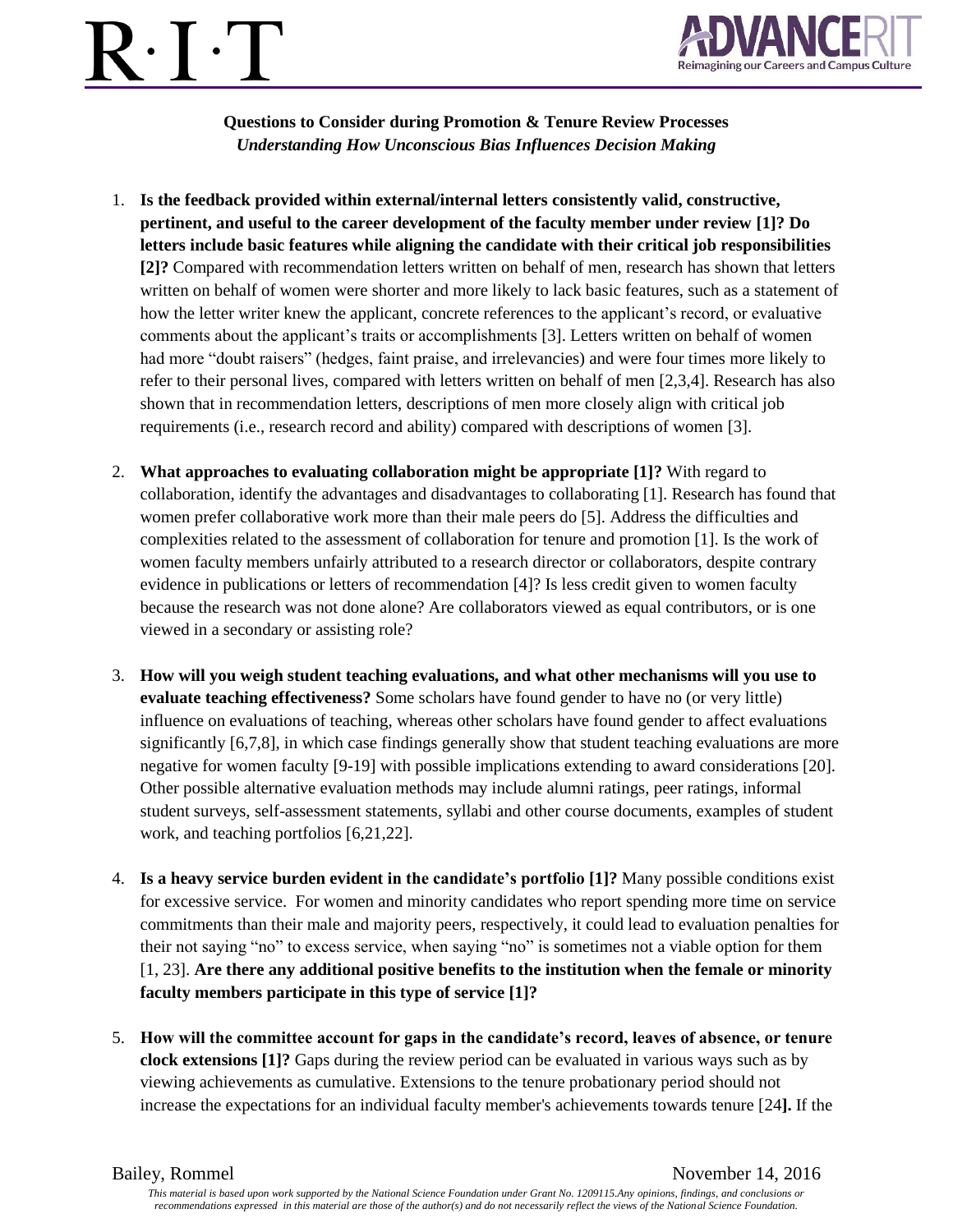# $\cdot$  [  $\cdot$  ]



candidate for tenure had received an extension to his/her tenure probationary period, the reasons behind this extension will not be disclosed within the committee's letter [25].

- 6. **Consider how gender shapes expectations for family responsibilities. Does parental status of a candidate affect arguments for or against a case [1]?** Traditionally, men with families are viewed as stable, settled, and committed to career, whereas women with families are expected to put family first and thus not considered to be serious about their careers [1,4]*.*
- 7. **What is** *your* **responsibility as a reviewer to notice and address potential issues of bias for the committee [1]?** Becoming aware of and minimizing bias is a collective endeavor. As a committee member, is the expectation that members will inform the committee of possible bias issues in the review process for a particular candidate? Is the expectation that members will discuss bias that they or others exhibit?

#### **Recommendations for Reducing Unconscious Bias in Promotion & Tenure Review Processes**

- 1. Require committee members to participate in a bias literacy workshop. Research provides evidence that educational interventions lead to a reduction in unconscious bias [26,27].
- 2. Recognize and accept that all of us are subject to the influence of bias and assumptions, despite good intentions. Avoid considering yourself as "objective" [2,4].
- 3. Diversify promotion and tenure review committee membership by race, gender, rank (if appropriate), hearing status, age, etc. This will provide committee members with visible reminders that excellence comes in diverse forms. It will increase group members' motivation to respond equitably [4].
- 4. Discuss criteria that your review committee will use before evaluating candidates, and apply the criteria consistently [4].
- 5. Devote sufficient time and attention to evaluating each candidate, and minimize distractions [4].
- 6. Minimize time pressure and stress from competing tasks [28].
- 7. Evaluate the entire package of each candidate [4].
- 8. Recognize how the differential power/status of committee members shapes group discussions [29].
- 9. Use an inclusive rather than an exclusive decision-making process (such as considering why a candidate should be granted tenure or promotion rather than why they should be denied). This will cause evaluators to pay more attention to the merits of individual candidates and less attention to their membership in a specific demographic group [4].
- 10. Periodically evaluate the criteria being used during the review process and the manner in which the committee implements the review process [4].
- 11. Hold tenure and promotion review committee members responsible for fair and equitable evaluations [4]. In addition, hold them responsible for decisions based on concrete information, not on vague assertions or assumptions [4].

#### Bailey, Rommel November 14, 2016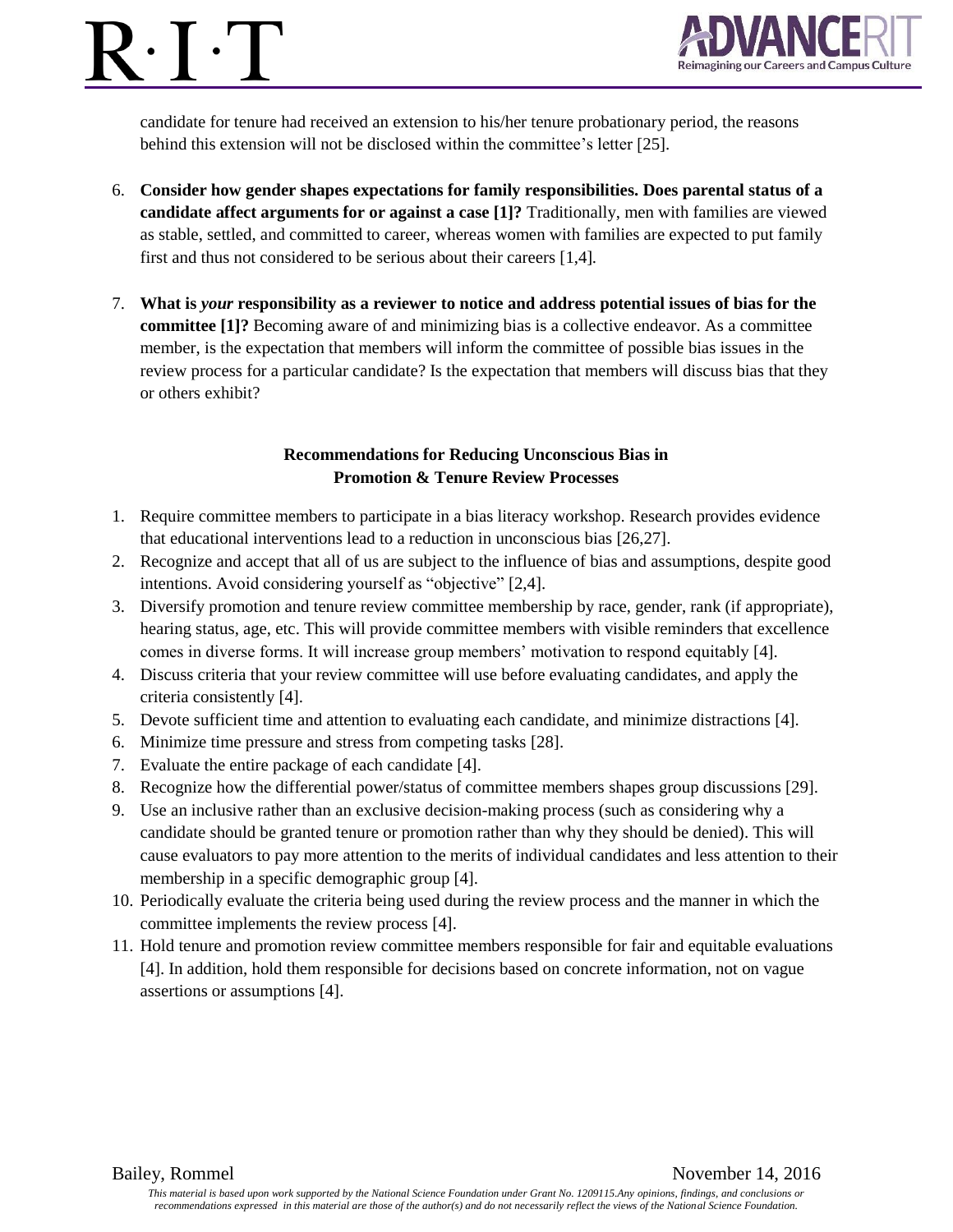# $\cdot$   $\cdot$   $\Gamma$



#### **References:**

[1] Adapted from Shaffer, A., Interim Faculty Diversity Officer, Case Western Reserve University. *Promotions & Tenure Committee: Case School of Engineering*. September 8, 2009. Retrieved from [http://www.case.edu/provost/ideal/doc/P&TAdvisoryCSE\\_2009.ppt](http://www.case.edu/provost/ideal/doc/P&TAdvisoryCSE_2009.ppt)

[2] *How Can Reducing Unconscious Bias Increase Women's Success in IT? Avoiding Unintended Bias in Letters of Recommendation* (Case Study 1), National Center for Women & Information Technology. Retrieved from [http://www.ncwit.org/resources/how-can-reducing-unconscious-bias-increase-womens-success-it-avoiding](http://www.ncwit.org/resources/how-can-reducing-unconscious-bias-increase-womens-success-it-avoiding-unintended-bias)[unintended-bias](http://www.ncwit.org/resources/how-can-reducing-unconscious-bias-increase-womens-success-it-avoiding-unintended-bias)

[3] Trix, F. & Psenka, C. (2003). Exploring the color of glass: Letters of recommendation for female and male medical faculty. *Discourse & Society, 14(2),* 191-220.

[4] Adapted from Fine, E. & Handelsman, J. (2012). *Searching for Excellence & Diversity: A Guide for Search Committees: National Edition.* Madison, WI: Women in Science & Engineering Leadership Institute, University of Wisconsin-Madison.

[5] Kuhn, P. J. & Villeval, M. C. (2013). *Are Women More Attracted To Cooperation than Men?* National Bureau of Economic Research. NBER Working Paper No. 19277.

[6] Benton, S. L., & Cashin, W. E. (2012). Student ratings of teaching: A summary of research and literature (IDEA Paper #50). Retrieved from [http://ideaedu.org/sites/default/files/idea-paper\\_50.pdf.](http://ideaedu.org/sites/default/files/idea-paper_50.pdf)

[7] Spooren, P., Brockx, B., & Mortelmans, D. (2013). On the validity of student evaluation of teaching: The state of the art. *Review of Educational Research, 83*(4), 598-642.

[8] Wright, S. L., & Jenkins-Guarnieri, M. A. (2012). Student evaluations of teaching: Combining the metaanalyses and demonstrating further evidence for effective use. *Assessment & Evaluation in Higher Education, 37*(6), 683-699.

[9] Abel, M. H., & Meltzer, A. L. (2007). Student ratings of a male and female professors' lecture on sex discrimination in the workforce. *Sex Roles, 57,* 173-180.

[10] Arbuckle, J., & Williams, B. D. (2003). Students' perceptions of expressiveness: Age and gender effects on teacher evaluations. *Sex Roles, 49*(9/10), 507-516.

[11] Basow, S. A. (1995). Student evaluations of college professors: When gender matters. *Journal of Educational Psychology, 87*(4), 656-665.

[12] Basow, S. A., & Silberg, N. T. (1987). Student evaluations of college professors: Are female and male professors rated differently? *Journal of Educational Psychology, 79*(3), 308-314.

[13] Bennett, S. K. (1982). Student perceptions of and expectations for male and female instructors: Evidence relating to the question of gender bias in teaching evaluation. *Journal of Educational Psychology, 74*(2), 170-179.

[14] Chamberlin, M. S., & Hickey, J. S. (2001). Student evaluations of faculty performance: The role of gender expectations in differential evaluations. *Educational Research Quarterly, 25*(2), 3-14.

[15] Kierstead, D., D'Agostino, P., & Dill, H. (1988). Sex role stereotyping of college professors: Bias in students' ratings of instructors. *Journal of Educational Psychology, 80*(3), 342-344.

[16] MacNell, L., Driscoll, A., & Hunt, A. N. (2014, December 5). What's in a name: Exposing gender bias in student ratings of teaching. *Innovative Higher Education,* 1-13.

[17] McPherson, M. A., Jewell, R. T., & Kim, M. (2009). What determines student evaluation scores? A random effects analysis of undergraduate economics classes. *Eastern Economic Journal, 35*, 37-51.

[18] Sidanius, J., & Crane, M. (1989). Job evaluation and gender: The case of university faculty. *Journal of Applied Social Psychology, 19*(2), 174-197.

[19] Sprague, J., & Massoni, K. (2005). Student evaluations and gendered expectations: What we can't count can hurt us. *Sex Roles, 53*(11/12), 779-793.

[20] Mason, S., Marchetti, C., Bailey, M., Baum, S., Valentine, M. (2014). Faculty awards at a large private institution: an indicator of evolving university values?" *2014 American Society for Engineering Education Annual Conference and*Exposition, Indianapolis, Indiana. 15-18 June 2014. n.p. Web

[21] Spooren, P., Brockx, B., & Mortelmans, D. (2013). On the validity of student evaluation of teaching: The state

of the art. *Review of Educational Research, 83*(4), 598-642.

[22] Wright, S. L., & Jenkins-Guarnieri, M. A. (2012). Student evaluations of teaching: Combining the metaanalyses and demonstrating further evidence for effective use. *Assessment & Evaluation in Higher Education, 37*(6), 683-699.

[23] Misra, J., Lundquist, J. H., Holmes, E., & Agiomavritis, S. (2011). The ivory ceiling of service work. *Academe*, *97*(1), 22-26.

#### Bailey, Rommel November 14, 2016

*This material is based upon work supported by the National Science Foundation under Grant No. 1209115.Any opinions, findings, and conclusions or recommendations expressed in this material are those of the author(s) and do not necessarily reflect the views of the National Science Foundation.*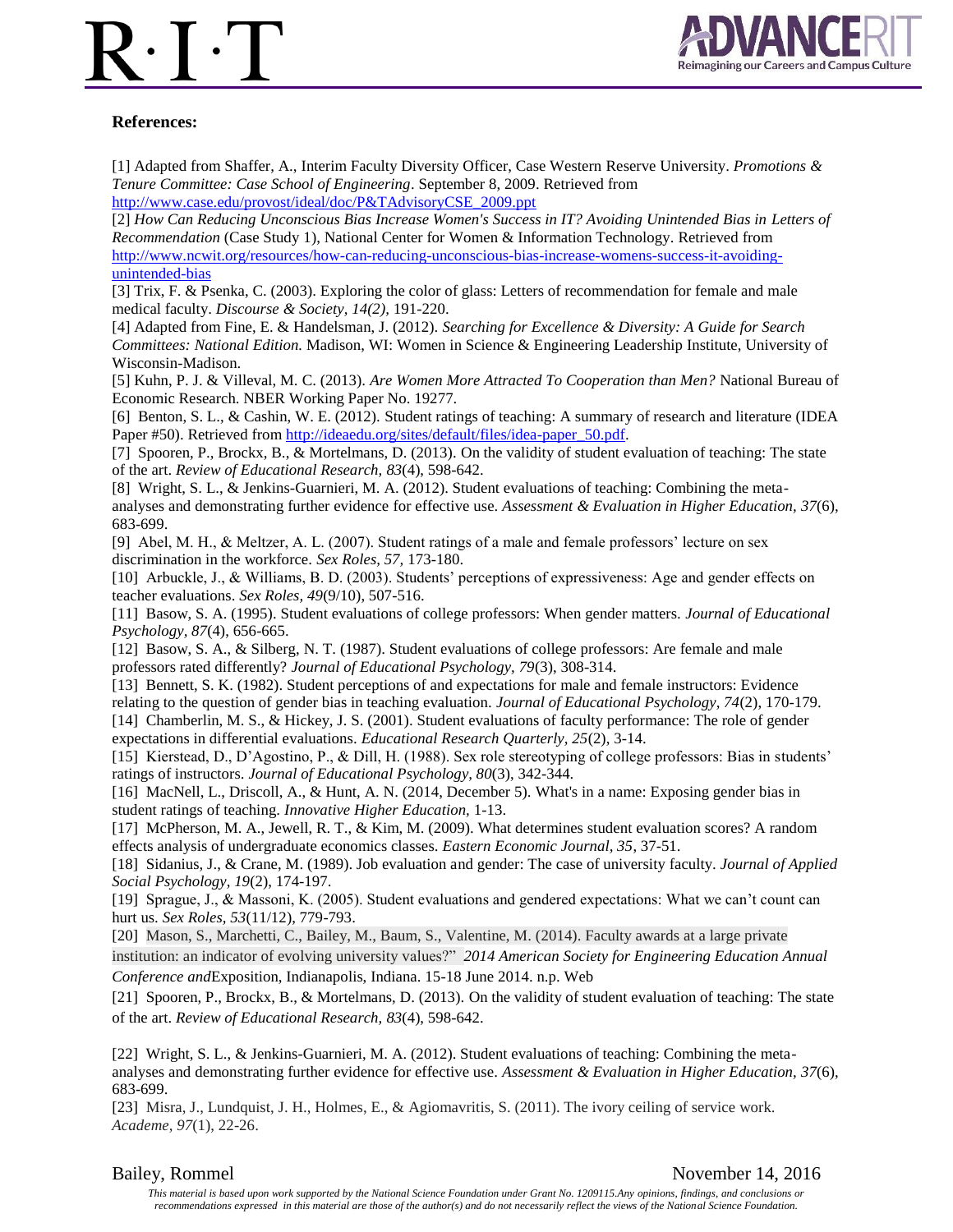# $\cdot$  [ $\cdot$  ]<sup>-</sup>



[24] RIT Policy on Tenure, E05.0 Section 2.c.4.g, 2015. Retrieved from <http://www.rit.edu/academicaffairs/policiesmanual/e050>

[25] RIT Policy on Tenure, E05.0 Section 3.c.2.d, 2015. Retrieved from

<http://www.rit.edu/academicaffairs/policiesmanual/e050>

[26] Carnes, M., Devine, P. G., Isaac, C., Manwell, L. B., Ford, C., Byars-Winston, A., Fine, E., & Sheridan, J.

(2012). Promoting institutional change through bias literacy. *Journal of Diversity in Higher Education, 5(2),* 63-77.

[27] Devine, P. G., Forscher, P. S., Austin, A. J., & Cox, W. T. L. (2012). Long-term reduction in implicit race bias: A prejudice habit-breaking intervention. *Journal of Experimental Social Psychology*, *48,* 1267-1278.

[28] Fiske, S. T. (2002). What we know now about bias and intergroup conflict, the problem of the century. *Current Directions in Psychological Science, 11(4)*, 123-128.

[29] Adapted from Wadia-Fascetti, S., Isaacs, J., & Jones, G. of the ADVANCE Program at the Northeastern University. *Workshop on Faculty Recruitment for Diversity and Excellence*. May 13, 2013. Retrieved from <http://www.northeastern.edu/advance/wp-content/uploads/2013-05-13-STRIDE-Presentation-WEB-version.pdf>

#### **Other Resources:**

- AdvanceRIT Project Resources on Career Success and Benchmarking – <http://nsfadvance.rit.edu/resources>
- Gender Equality in Engineering Advocacy Tips, A National Imperative, NDSU – <http://wied.asee.org/AdvTips.html>
- "Solving the Equation" AAUW publication
	- <http://www.aauw.org/research/solving-the-equation/>
- Facebook, Managing Unconscious Bias
	- <https://managingbias.fb.com/>
- Implicit Association Test, Project Implicit, Harvard University – <https://implicit.harvard.edu/implicit/takeatest.html>
	- The Impact of Implicit Bias from Ohio State University, Part 1 Bias and Schemas,
	- <http://www.youtube.com/watch?v=UZHxFU7TYo4&feature=plcp>
- Video: AAMC, "What You Don't Know: The Science of Unconscious Bias and What To Do About It in the Search and Recruitment Process"
	- <https://surveys.aamc.org/se.ashx?s=7C7E87CB561EC358>
- Tips for Reducing Unconscious Bias Language in Job Descriptions
	- [http://www.ncwit.org/resources/ncwit-checklist-reducing-unconscious-bias-job](http://www.ncwit.org/resources/ncwit-checklist-reducing-unconscious-bias-job-descriptionsadvertisements)[descriptionsadvertisements](http://www.ncwit.org/resources/ncwit-checklist-reducing-unconscious-bias-job-descriptionsadvertisements)
- How Can Reducing Unconscious Bias Increase Women's Success in IT?
	- Avoiding Gender Bias in Recruitment/Selection Processes (Case Study 2): [http://www.ncwit.org/resources/how-can-reducing-unconscious-bias-increase-womens-success-it](http://www.ncwit.org/resources/how-can-reducing-unconscious-bias-increase-womens-success-it-avoiding-gender-bias)[avoiding-gender-bias](http://www.ncwit.org/resources/how-can-reducing-unconscious-bias-increase-womens-success-it-avoiding-gender-bias)
- Video: Unconscious Bias and Why It Matters For Women & Tech
	- <http://www.ncwit.org/resources/unconscious-bias-and-why-it-matters-women-and-tech>
- Students: How Do Stereotype Threats Affect Retention? Better Approaches to Well-Intentioned, but Harmful Messages (Case Study 1)
	- [http://www.ncwit.org/resources/how-do-stereotype-threats-affect-retention-better-approaches-well](http://www.ncwit.org/resources/how-do-stereotype-threats-affect-retention-better-approaches-well-intentioned-harmful)[intentioned-harmful](http://www.ncwit.org/resources/how-do-stereotype-threats-affect-retention-better-approaches-well-intentioned-harmful)

#### Bailey, Rommel November 14, 2016

*This material is based upon work supported by the National Science Foundation under Grant No. 1209115.Any opinions, findings, and conclusions or recommendations expressed in this material are those of the author(s) and do not necessarily reflect the views of the National Science Foundation.*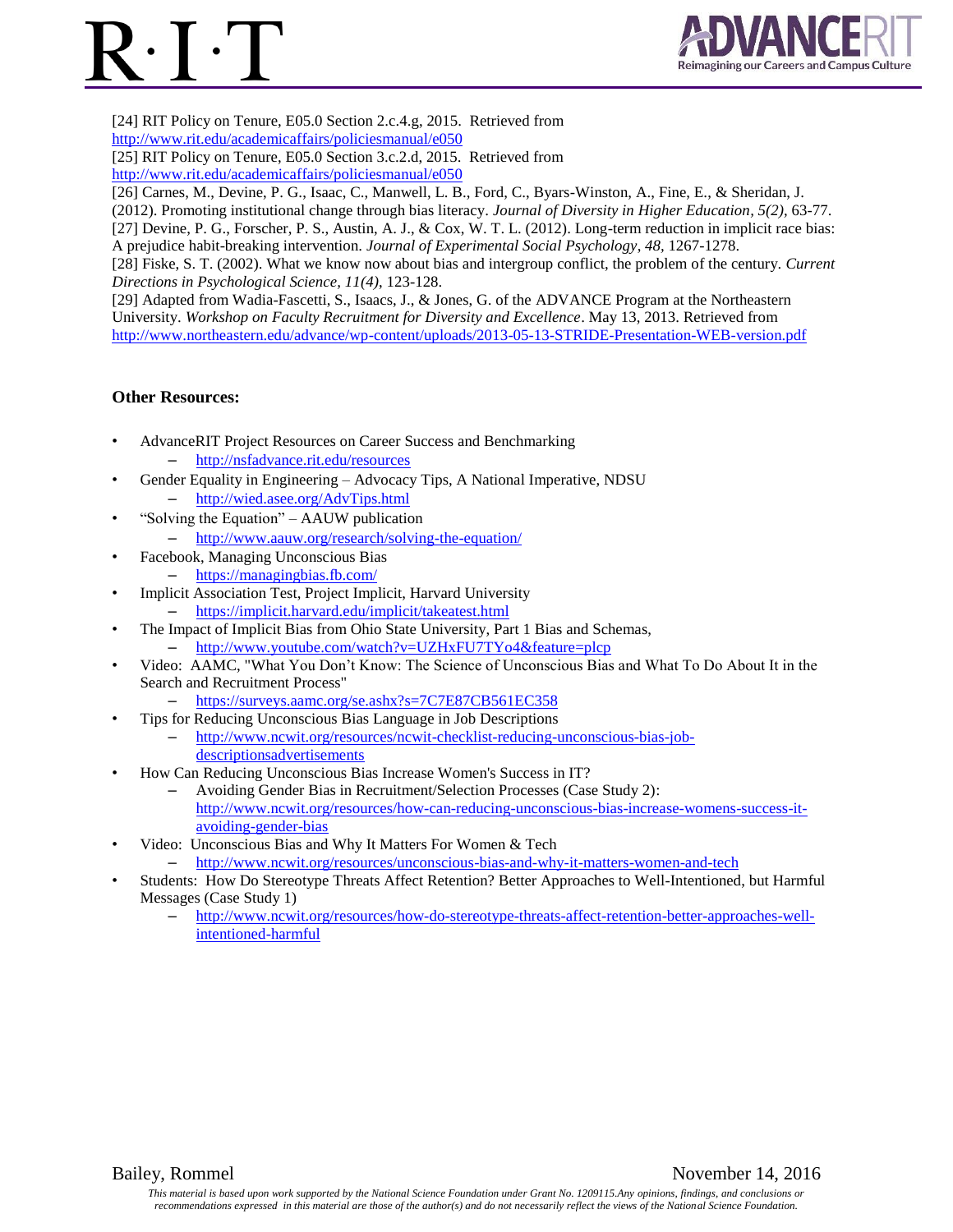

#### **EXAMPLES OF BIAS IN LETTERS TO WATCH OUT FOR (Trix, F. & Psenka C., 2003)**

#### **Length of Letters and Level of Assurance**

- Recommendation letters for women are often shorter for women than for men.
- Shorter letters are often associated with minimum assurance.
- To achieve full or maximum assurance, a letter of recommendation must include:
	- 1. commitment and relationship of recommender with the applicant
	- 2. specificity of focus and record of applicant
	- 3. evaluation or comparison of traits and accomplishments

Anything less is considered minimal assurance

FINDINGS: 15% for women's and 6% for men's letters

#### **SAMPLE LETTER**

Dear Dr Alfred Koop:

It gives me great pleasure in writing this recommendation letter for Dr Sarah Gray. I have known Sarah as a resident and as staff at The Metropolitan Hospital. She is knowledgeable, pleasant, and easy to get along with. I have no hesitation in recommending her for a faculty position at Centvingcing. I will be happy to answer any further questions in this regard.

Charles Lewis, MD, Chairman, Department of Psychiatry

This letter shows commitment and relationship to applicant but that's all, making it a letter of minimal assurance.

#### Use of Gender in the Letter

- Dr Gray is a thorough, hardworking, extremely intelligent and insightful woman.
- On a personal level Sarah is, in my opinion, the quintessence of the contemporary lady physician who very ably combines dedication, intelligence, idealism, compassion and responsibility without compromise.
- I believe Dr Harvey to be a man of great personal integrity.
- He is entirely dedicated to patient care, personable, a gentleman in every sense of the word.

FINDINGS: 10% for women and 5% for men's letters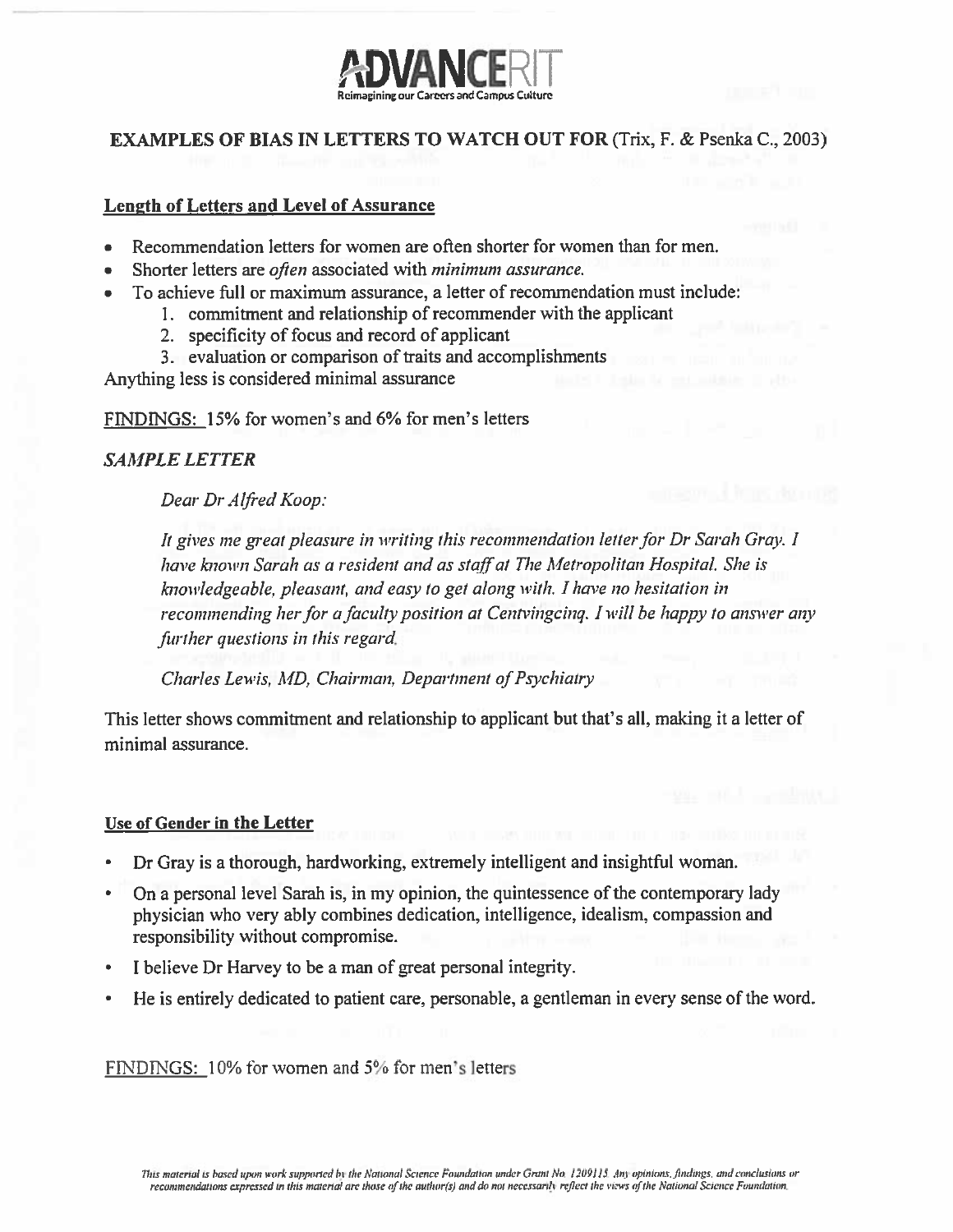#### **Doubt Raisers**

#### **Negative Language**

| <b>While</b> Sarah has not done a lot of this<br>type of research     | <i>Although</i> his publications are not<br>numerous    |
|-----------------------------------------------------------------------|---------------------------------------------------------|
| <b>Hedges</b>                                                         | the company of the company of the                       |
| It <i>appears</i> her health and personal life<br>are stable.         | He <i>appears</i> to be a highly motivated<br>colleague |
| <b>Potential Negative</b>                                             |                                                         |
| An independent worker, she requires<br>only a minimum of supervision. | Bright, enthusiastic, he responds well to<br>feedback   |
|                                                                       |                                                         |

FINDINGS: 24% of women and 12% of men's letters had at least one doubt raiser

#### **Stereotypical Language**

- Dr (William) Smith has been very *successful* in obtaining grants from both the NIH  $\bullet$ (National Institute of Health) and industry and has developed an excellent clinical trials group for the study and treatment of AIDS.
- His substantial record of publication in reputable journals, during those developing years, certainly attests to his overall research capabilities and *accomplishments*.
- Dr (Sarah) Simpson is a caring, *compassionate* physician who has excellent interpersonal  $\bullet$ relationships with patients and their families as well as nursing and medical staff.

FINDINGS: 16% of women and 4% of men's letters had at least one of these

#### **Grindstone Language**

- She is an extremely *conscientious* and *meticulous* researcher who devotes her time to laboratory work and the training of graduate students in laboratory technique.
- She is a superb experimentalist very well organized, *thorough* and *careful* in her approach to research.
- I have found William to be *hard-working, thorough, and conscientious* in providing all aspects of patient care.

FINDINGS: 34% letters for women and 23% for men had grindstone language